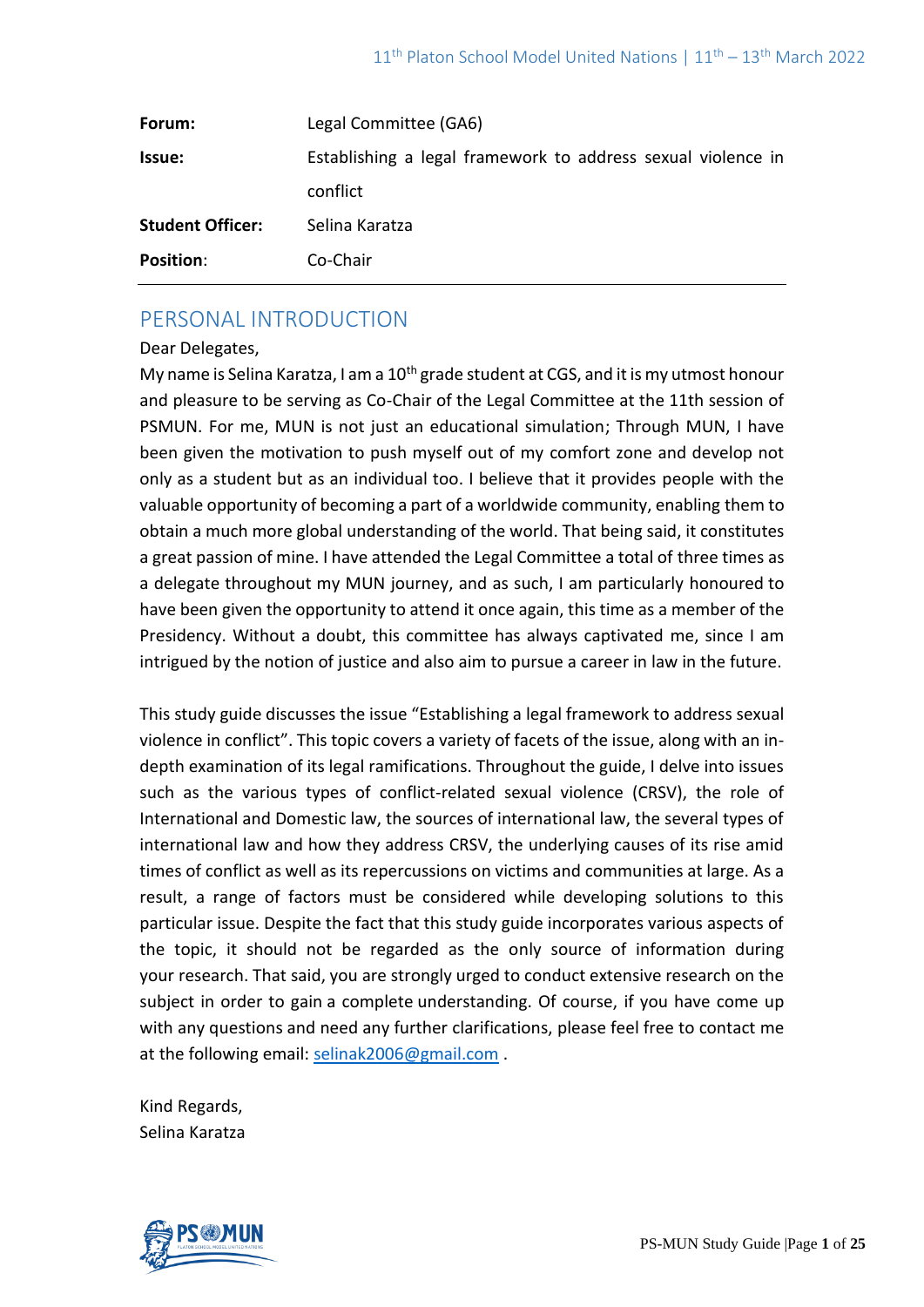# TOPIC INTRODUCTION

In the last decade the information available on the scourge of conflict-related sexual violence, its repercussions on international peace and security, the countermeasures necessary to eradicate such atrocities, and the multifaceted services required by survivors has rapidly increased. While the United Nations is progressively addressing sexual violence in conflict on an operational as well as technical level by enhancing security and justice institutions, it is pivotal to recognize and address gender inequality as, arguably, the root cause and driver of sexual violence in both conflict and peacetime.<sup>1</sup>

While it is imperative to address the core cause of the issue in order to effectively address conflict-related sexual violence, it is equally essential to comprehend the reasons behind the employment of sexual violence amid periods of conflict. Having said that, it is critical to recognize that a substantial number of parties to armed conflict utilize sexual violence as a brutal tactic of war, terror, torture, and political repression in order to promote their strategic goals, which may include the control of contested territory and natural resources as well as community cohesion and complete victim humiliation.

As a result of restrictive societal norms and the gender-based digital divide, marginalized women and girls constitute the most frequent victims of conflict-related sexual violence in conflict-affected and displaced settings. As the Covid-19 Pandemic, one of the most challenging crises in recent history, raged on, several armed actors seized advantage of the chance to attack and gain ground, with several of them employing sexual violence as a tactic targeting the vulnerable population, while the global community's and the media's scrutiny and attention were distracted. Sexual violence in conflict does not occur in isolation; rather, it is associated with broader security variables such as socioeconomic tensions, impunity, and institutional weakness, which have all been aggravated by the dawning and consequences of COVID-19. These factors include barriers on the provision and ability of law enforcement and criminal justice authorities to collect and process reports of sexual violence incidents, the delaying of legislative reform, and the suspension of training for judicial authorities. That said, due to the complexity of the issue and its immense repercussions, a proper legal response is an urgent and pressing imperative.

<sup>1</sup> "UN Security Council Briefing on Sudan by Hala Al-Karib." *NGO Working Group on Women, Peace and Security*, 14 Sept. 2021, https://www.womenpeacesecurity.org/resource/un-security-council-briefing-sudan-halaal-karib/.

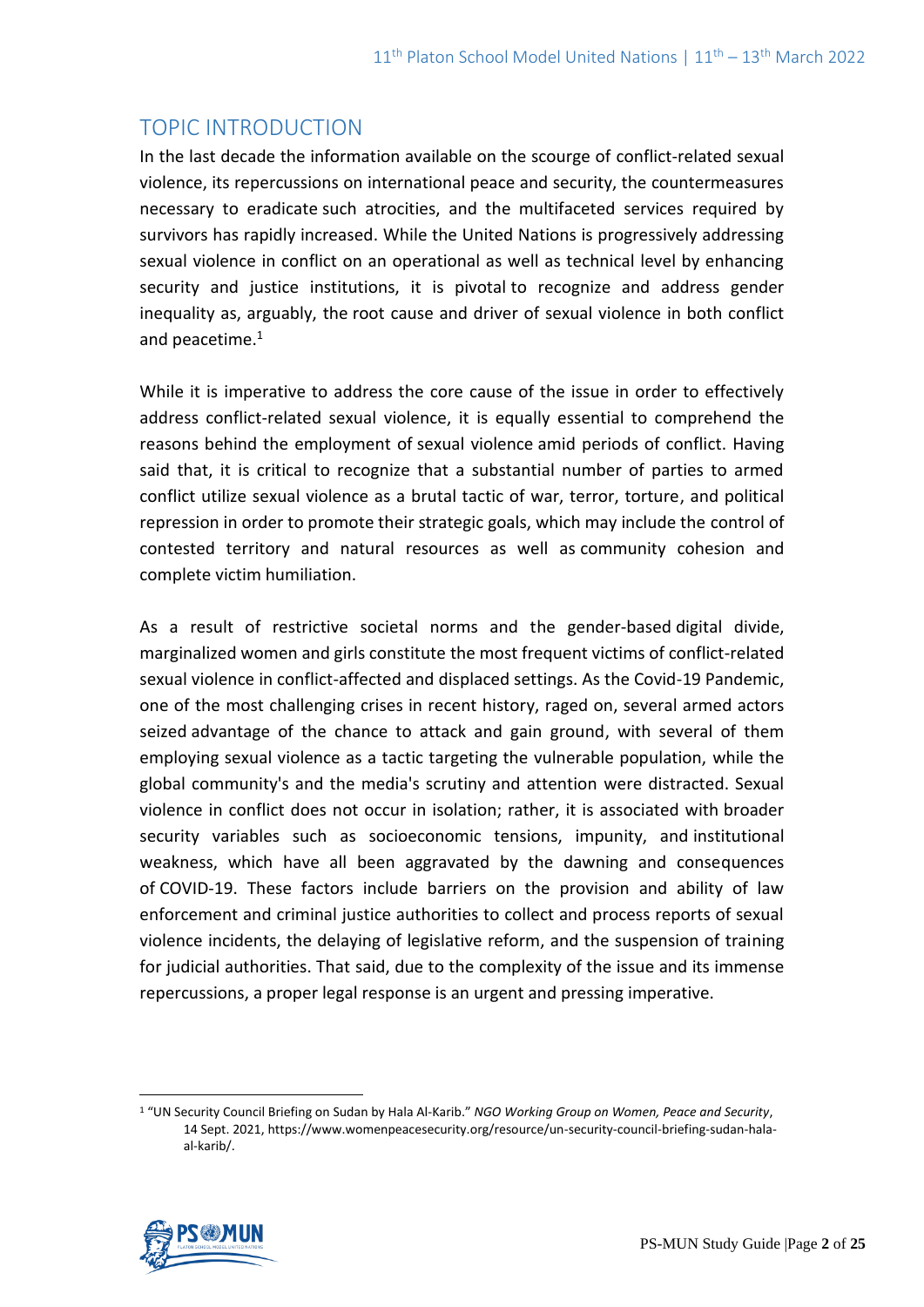# DEFINITION OF KEY TERMS

## Sexual Violence in conflict

Sexual Violence in conflict has been defined in the Secretary General's annual report 2021/312 as "rape, sexual slavery, forced prostitution, forced pregnancy, forced abortion, enforced sterilization, forced marriage, and any other form of sexual violence of comparable gravity perpetrated against women, men, girls or boys that is directly or indirectly linked to a conflict.<sup>2</sup>

## Perpetrator

A person who has committed a crime or an act of violence or malice.<sup>3</sup>

# Gender inequality

The propensity for individuals to be ascribed distinct roles and statuses depending on their gender in a variety of situations throughout cultures.

## Immunity

In terms of politics, the state of being immune from the repercussions and responsibilities of any crimes committed to a given degree. It must be noted that perpetrators of sexual violence frequently experience near-complete impunity due to the general breakdown of law and order that occurs throughout warfare and relocation, as well as the government's failure to prosecute and convict the perpetrators.

## Impunity

Similarly, to immunity, the state of being immune from any conceivable legal consequences of committing crimes. The distinction between immunity and impunity in this context is that immunity refers to the condition of being insusceptible to the repercussions, exempt from obligation imposed by others and legally granted freedom from prosecution whereas impunity refers to the lack of punishment or retribution.

## Criminal liability

Accepting responsibility for and baring the repercussions of one's illegal conduct that causes damage or injury to another person or object in front of the judicial system, therefore focusing on the mental part of the crime. By and large, the law defines offenses in terms of an act (actus reus) and a mental state (mens rea) and prosecutes them accordingly. A The term "actus reus" translates as "guilty act," and it refers to illegal activity that includes the physical component of the crime. Mens rea, on the other hand, is Latin for "a guilty mind". The rationale behind the mens rea standard

<sup>3</sup> "Perpetrator." Cambridge Dictionary, dictionary.cambridge.org/dictionary/english/perpetrator.



<sup>2</sup>ODS Home Page - United Nations. [https://documents-dds-](https://documents-dds-ny.un.org/doc/UNDOC/GEN/N21/107/61/PDF/N2110761.pdf?OpenElement)

[ny.un.org/doc/UNDOC/GEN/N21/107/61/PDF/N2110761.pdf?OpenElement](https://documents-dds-ny.un.org/doc/UNDOC/GEN/N21/107/61/PDF/N2110761.pdf?OpenElement)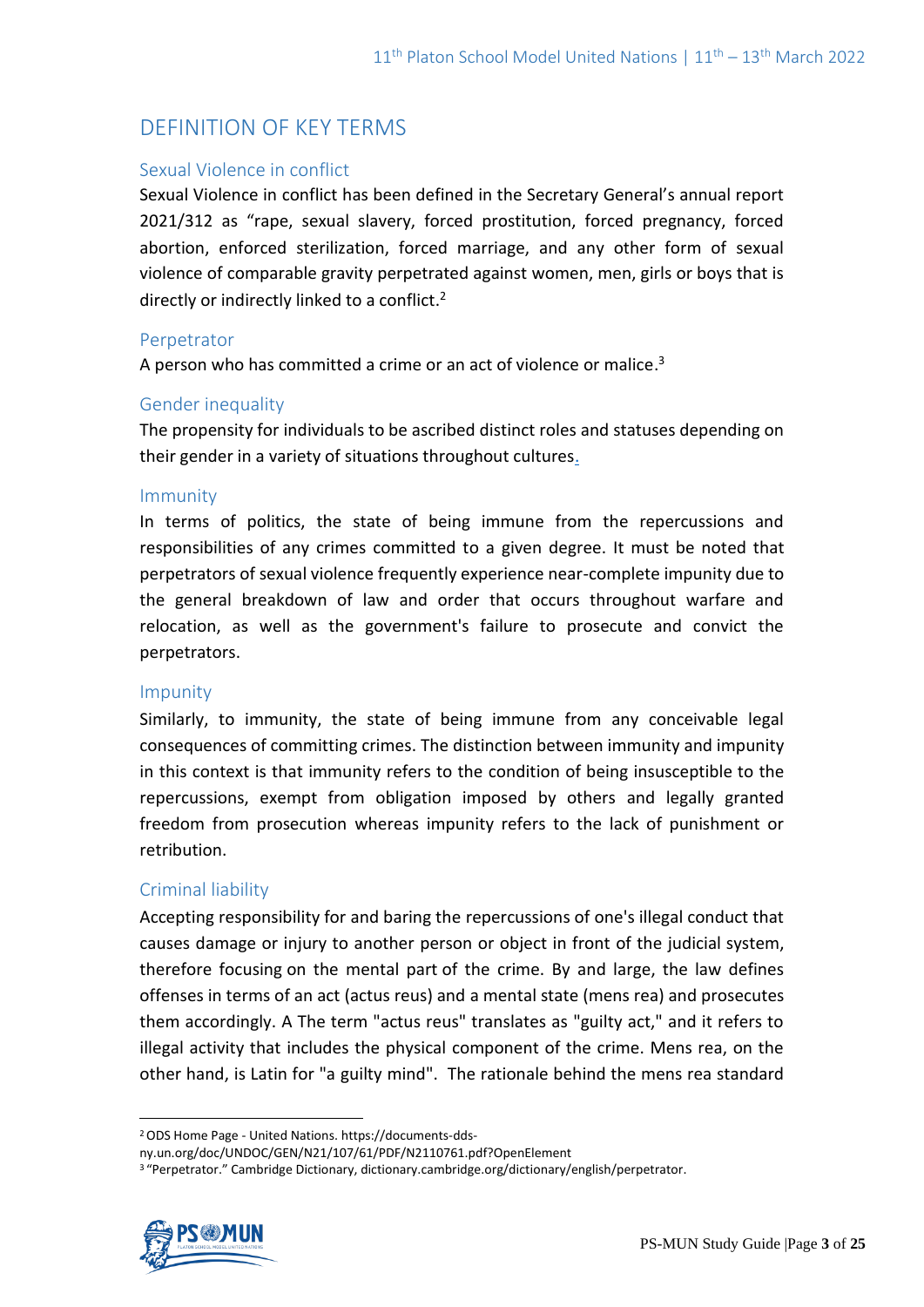is that it is unfair for someone who causes harm unintentionally to be punished, or at least punished to the same extent as someone who does harm deliberately. Typically, both mens rea and actus reus are needed to convict someone of a crime.

## Political repression

Political repression is the mistreatment of a person or group for political purposes, most often with the aim of curtailing or prohibiting their participation in society's political life.

## Jurisdiction

Jurisdiction is a sovereign power's authority and obligation to regulate and legislate with the objective of dispensing justice via means such as the interpretation and application of the law by judicial institutions.<sup>4</sup>

# Sovereignty

Sovereignty is a political notion that alludes to the supreme authority, or highest power, in the state's decision-making procedure and in maintaining law and order. While the term refers primarily to the ability to enact laws, it also implies autonomy; to possess sovereign authority is to be immune to external intervention. For instance, in a monarchy, the "sovereign," or king, has absolute authority. In contemporary democracies, the general public exercises sovereign authority via representative institutions such as Congress or Parliament.<sup>5</sup>

## Social norms

Social norms are the unspoken standards that regulate group and society conduct. They may vary by culture, age, gender, social roles, and circumstances in which individuals find themselves or interact.<sup>6</sup>

## Conviction

The verdict of a criminal prosecution in which the defendant is found guilty of the offense accused.<sup>7</sup>

## Domestic law

The law or legal system formed within a state to control events, transactions, and individuals occurring within or having a relationship to that state; often referred to as internal, municipal, national, or local law/legal system.<sup>8</sup>

<sup>8</sup> "Domestic Law." *Irwin Law*, irwinlaw.com/cold/domestic-law/.



<sup>4</sup> "Jurisdiction." Encyclopædia Britannica, Encyclopædia Britannica, Inc., www.britannica.com/topic/jurisdiction. 5"Sovereignty." Legal Information Institute, Legal Information Institute, www.law.cornell.edu/wex/sovereignty. 6"Social Norm." Social Norm - an Overview | ScienceDirect Topics,

www.sciencedirect.com/topics/psychology/social-norm.

<sup>7</sup> "Conviction." The Free Dictionary, Farlex, legal-dictionary.thefreedictionary.com/conviction.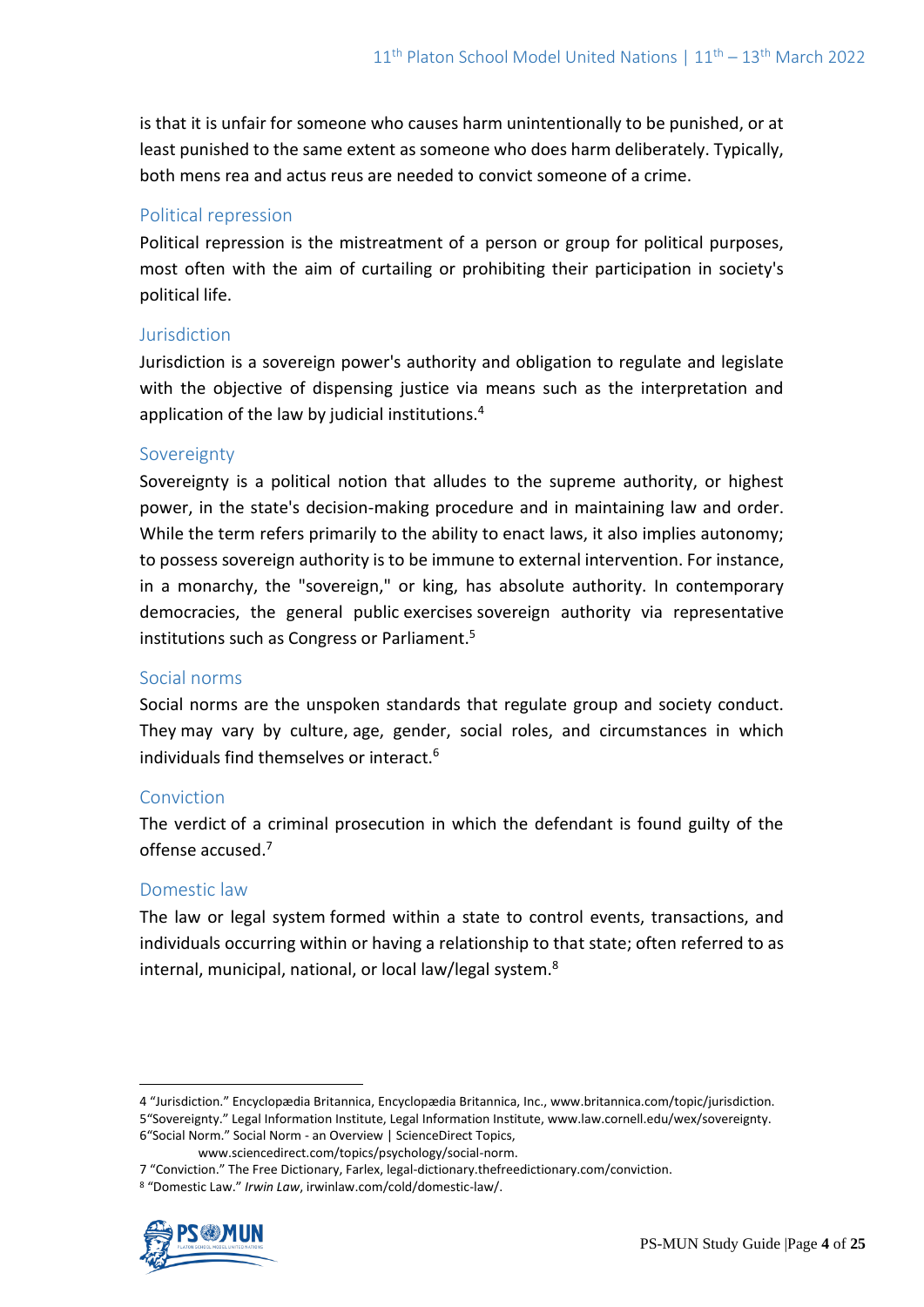## International law

International law is a corpus of laws, norms, standards, and principles that regulate nations' relations and dealings with one another, interactions between sovereign states and individuals as well as international organizations.<sup>9</sup>

## Domestic violence

Domestic abuse is defined by the United Nations as "a pattern of behavior in any relationship that is used to gain or maintain power and control over an intimate partner." It can constitute physical, sexual, emotional, economic or psychological acts or threats of actions that have an adverse effect on another person.<sup>10</sup>

## International Court of Justice (ICJ)

The International Criminal Court (ICC) is a perpetual judicial body established by the Rome Statute of the International Criminal Court (1998) with the objective of investigating and prosecuting individuals charged with the severest international crimes; genocide, war crimes, crimes against humanity, and crimes of aggression.<sup>11</sup>

## Pacta sunt servanda

Pacta sunt servanda, Latin for "agreements must be maintained", is an essential principle of international law and is enshrined in both domestic and international law, when it comes to agreements. In international law, this implies that all treaties are legally binding on all the parties, who are thus obligated to keep their pledges and fulfill their responsibilities to the best of their ability. Without this norm, no international agreement would be enforceable or binding. <sup>12</sup>

## Opinio juris

Opinio juris is an abbreviation for the Latin phrase "opinio juris sive necessitatis", which translates to "an opinion of law or necessity". In customary international law, it constitutes the core feature essential for the establishment of a legally binding custom with regards to customs. $13$ 

## Genocide

According to Article 2 of the 1948 United Nations Convention on the Prevention and Punishment of Genocide, genocide is defined as "any of the following acts committed with intent to destroy, in whole or in part, a national, ethnical, racial or religious group, as such: killing members of the group; causing serious bodily or mental harm to

<sup>13</sup> "Opinio Juris (International Law)." *Legal Information Institute*, Legal Information Institute, www.law.cornell.edu/wex/opinio\_juris\_(international\_law).



<sup>9</sup> "International Law." *Encyclopædia Britannica*, Encyclopædia Britannica, Inc., www.britannica.com/topic/international-law.

<sup>10</sup> "What Is Domestic Abuse?" *United Nations*, United Nations, www.un.org/en/coronavirus/what-is-domesticabuse.

<sup>11</sup> "International Criminal Court." *Encyclopædia Britannica*, Encyclopædia Britannica, Inc., www.britannica.com/topic/International-Criminal-Court.

<sup>12</sup> "Pacta Sunt Servanda." *Encyclopædia Britannica*, Encyclopædia Britannica, Inc.,

www.britannica.com/topic/pacta-sunt-servanda.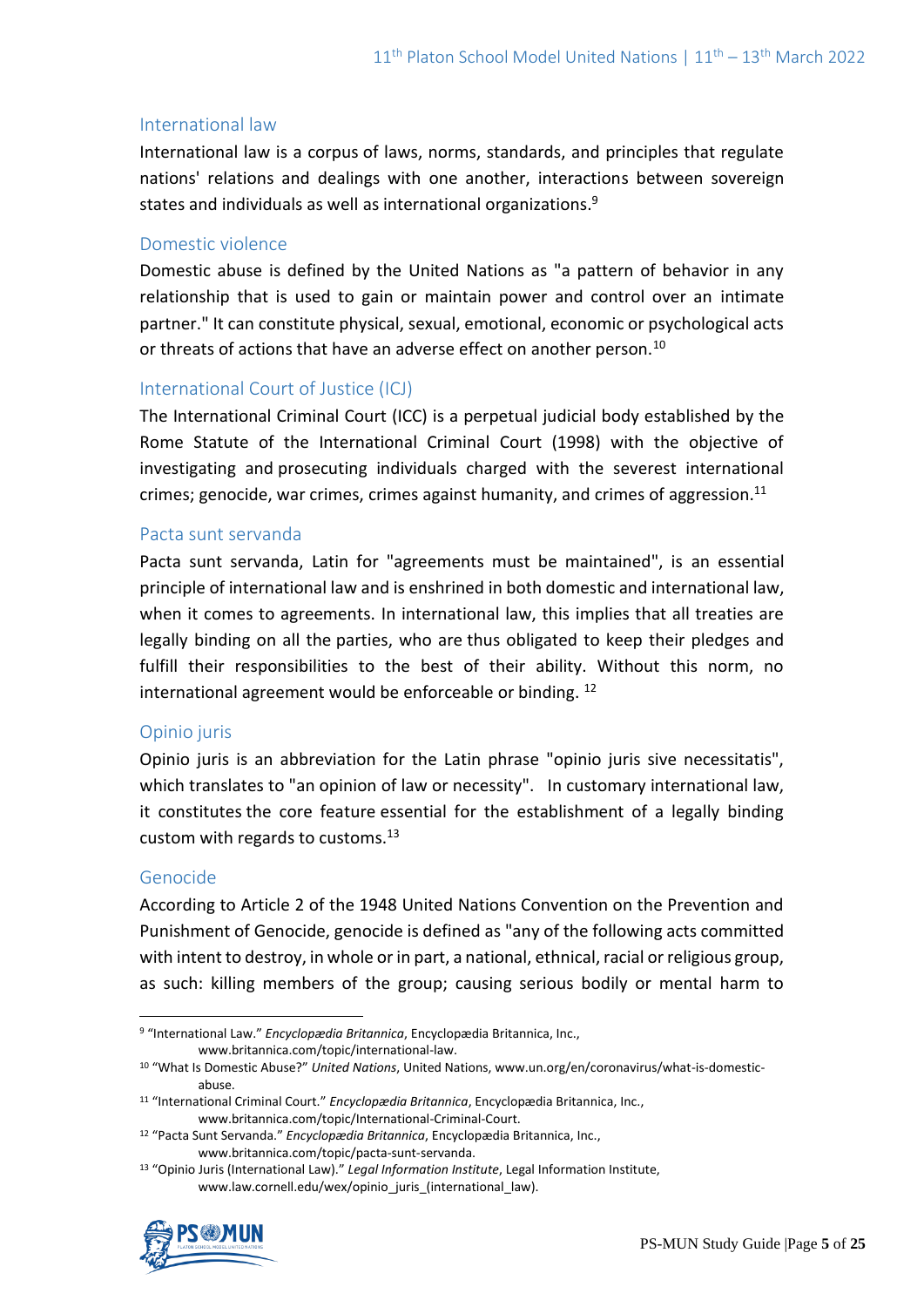members of the group; deliberately inflicting on the group conditions of life, calculated to bring about its physical destruction in whole or in part; imposing measures intended to prevent births within the group, and forcibly transferring children of the group to another group."<sup>14</sup>

## Crime against humanity

Crimes against humanity are particular crimes committed in the context of a largescale assault on individuals of any nationality. Murder, torture, sexual assault, enslavement, persecution, and enforced disappearance are all examples of these crimes. Whilst crimes against humanity have often been perpetrated as part of State policies, they can also be conducted by non-State armed groups or paramilitary forces. Unlike war crimes, crime against humanity may occur during peacetime, and unlike to genocide, they are not always directed at a particular national, ethnical, racial or religious group.<sup>15</sup>

## Rome statue

In simple terms, the 1998 Rome Statute is the treaty that established the International Criminal Court. It was approved on 17 July 1998 during a diplomatic meeting in Rome, Italy, and went into effect on 1 July 2002.

## Digital Forensics

Digital forensic science is a subfield of forensic science concerned with the recovery and study of data recovered from digital devices used in cybercrime. In essence, digital forensics is the process of locating, conserving, evaluating, and recording digital evidence, aiming to enable evidence to be presented in a court of law when necessary.

# BACKGROUND INFORMATION

## Sexual violence in International and Domestic Law

Whilst there has been a certain development in domestic jurisdictions in the past few decades, in the legal and philosophical discourse about rape, seeing that every nation has its own legislation, we aren't able to define the offense of sexual violence in the framework of domestic law. Therefore, in this guide, we will be merely focusing on International Law. Having said that, one of the most pressing concerns in the international law's agenda, and more especially international human rights law, is undoubtedly violence against women and the inadequacy of international human

<sup>15</sup> "Crimes against Humanity." *TRIAL International*, 19 Mar. 2021, trialinternational.org/topics-post/crimes-againsthumanity/.



<sup>14</sup> *Convention on the Prevention and ... - United Nations*.

https://www.un.org/en/genocideprevention/documents/atrocity-

crimes/Doc.1\_Convention%20on%20the%20Prevention%20and%20Punishment%20of%20the%20Crime% 20of%20Genocide.pdf.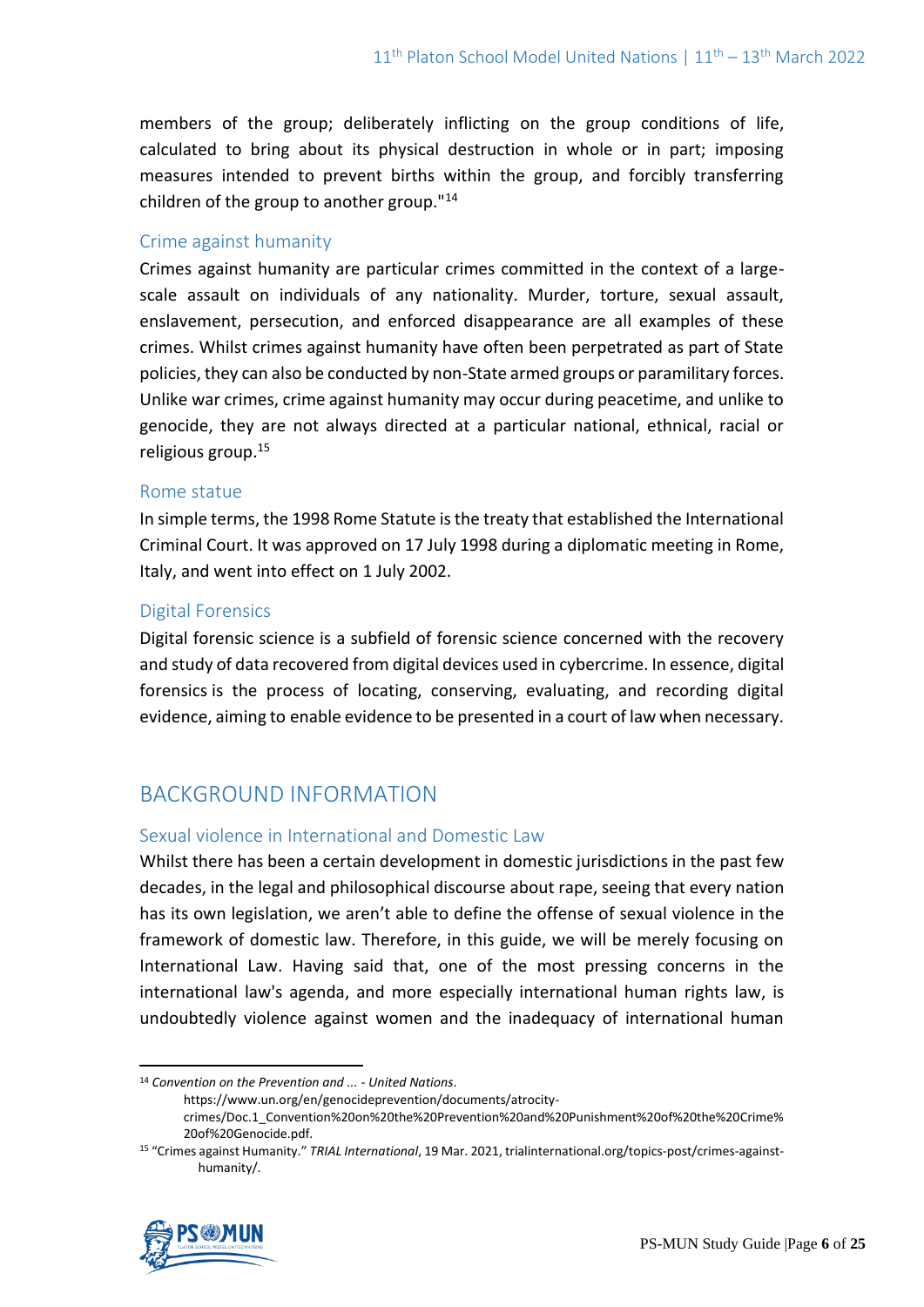rights frameworks to sufficiently protect the general population from sexual violence. Parallel to the post World War II developments of International Humanitarian Law (IHL), the crime of rape gradually acquired recognition as an international crime, including as a crime against humanity. More recently, the acknowledgment of rape as an international crime was established by its mention in the laws of international courts and tribunals and their current judicial interpretation. By the early 1990s, IHL outlawed the infliction of sexual assault, among hostile populations, members of the military and individuals accompanying them, prisoners of war, throughout the international armed conflict, as well as, upon individuals no longer engaged in combat during non-international armed conflict.

## Sources of International Law

International law lacks a main legislative body of government such as a Parliament and is also devoid of anything that can be described as legislation. While the International Court of Justice and a variety of specialized international courts and tribunals exist, their authority is vitally reliant on State approval and thus lacks what can reasonably be defined as obligatory jurisdiction comparable to that of national courts. As a consequence, international law is essentially determined by the actions of the States that comprise the international community, by establishing a framework of legal standards that regulate the relations between those nations. The International Court of Justice's Statute, Article 38, cites four sources; treaties, customary international law, general principles and judicial decisions. <sup>16</sup>

## **Treaties**

Whilst technically a treaty is a source of law, on a practical level it is more like a source of legal obligations under the law. This is because a tenet of customary international law, pacta sunt servanda, mandates all States to adhere treaties they are the signatories of. Since treaties are only binding on States that become parties to them, and the decision to join or not join a treaty is completely up to the state, their effectiveness may be limited.

Numerous treaties serve as authoritative statements of customary law as well. A freely negotiated treaty between a large number of States is sometimes considered as codifying previously unwritten norms of customary law. The 1969 Vienna Convention on the Law of Treaties constitutes a great example. Simply put, although less than half of the world's states are parties, every court that has considered the matter has interpreted its basic provisions as codifying customary law and hence as binding to all states, whether or not they are party to the Convention. Additionally, even if a treaty provision is not meant to codify any previously unwritten norm of customary law but rather serve as a rule-changing initiative, whether this means introducing new legislation or

<sup>16</sup> "Statute of the International Court of Justice." Statute of the Court | International Court of Justice, <https://www.icj-cij.org/en/statute>

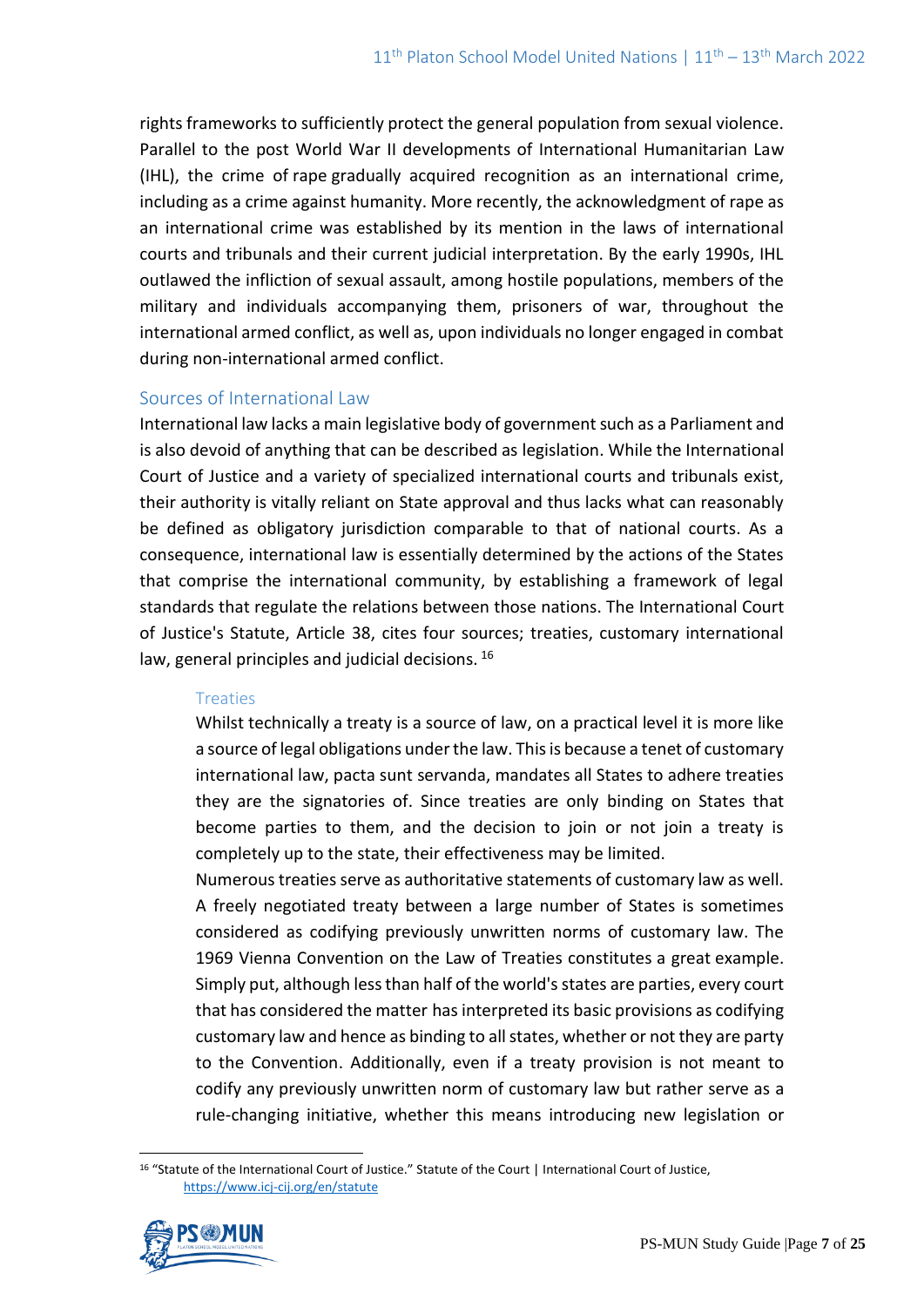providing new evidence it might become part of customary law if it is adopted in practice.

In reality, the adoption of multiple treaties on various aspects of international law (war, terrorism, diplomacy, and treaty-making) has been the primary means by which international law has evolved in the years after 1945.

## Customary International Law

Customary law is the oldest source of international law and the one that provides laws applicable to all States. Nevertheless, it does not constitute a written source of law. A rule of customary law is considered to contain two aspects, both of which are essential for the creation of a new custom; the first is broad and consistent State practice and the second is opinion juris, i.e., belief in legal obligation. When it comes to the concept of "opinio juris," however, the standard definition of a duty conviction falls far short. To begin, it neglects the fact that many laws are permissive, indicating that the real opinio juris is one of right rather than obligation. Second, and perhaps most importantly, there is something artificial about addressing the opinions of a state. Perhaps a more precise definition of opinio juris would be the assertion of a legal right or the acceptance of a legal obligation. Once sufficient practice and opinio juris are established, a new rule of custom will emerge that will be obligatory on all states, with the only exception being the idea of the "persistent objector." The persistent objector concept permits a State that has repeatedly opposed the adoption of a new rule to do so even before the rule becomes operative. In terms of practice, this covers not just the administration of a State, but also its courts and legislature. It encompasses both what States say and do.

## General principles

Whilst Treaties and Customary law are the primary sources of international law, the third source- general principles of law such as good faith and the impartiality of judges, should not be overlooked. Although they are seldom referenced in judgments, they are often used when the International Criminal Court (ICJ) or another international tribunal seeks to embrace a notion widely accepted in national legal systems. However, international law rarely accepts an entire legal concept from an individual national legal system. Rather, it seeks, a concept that is accepted in some form or another by a broad variety of different national legal systems.

## Judicial decisions

The International Court of Justice's Statute Article 38 alludes to judicial decisions as a "subsidiary means"<sup>17</sup> for establishing legal principles. Seeing as they would not have been provided directly by the court or tribunal, but rather by "third parties", they would represent secondary and hence "subsidiary"

<sup>17</sup> "Statute of the International Court of Justice." Statute of the Court | International Court of Justice, <https://www.icj-cij.org/en/statute>

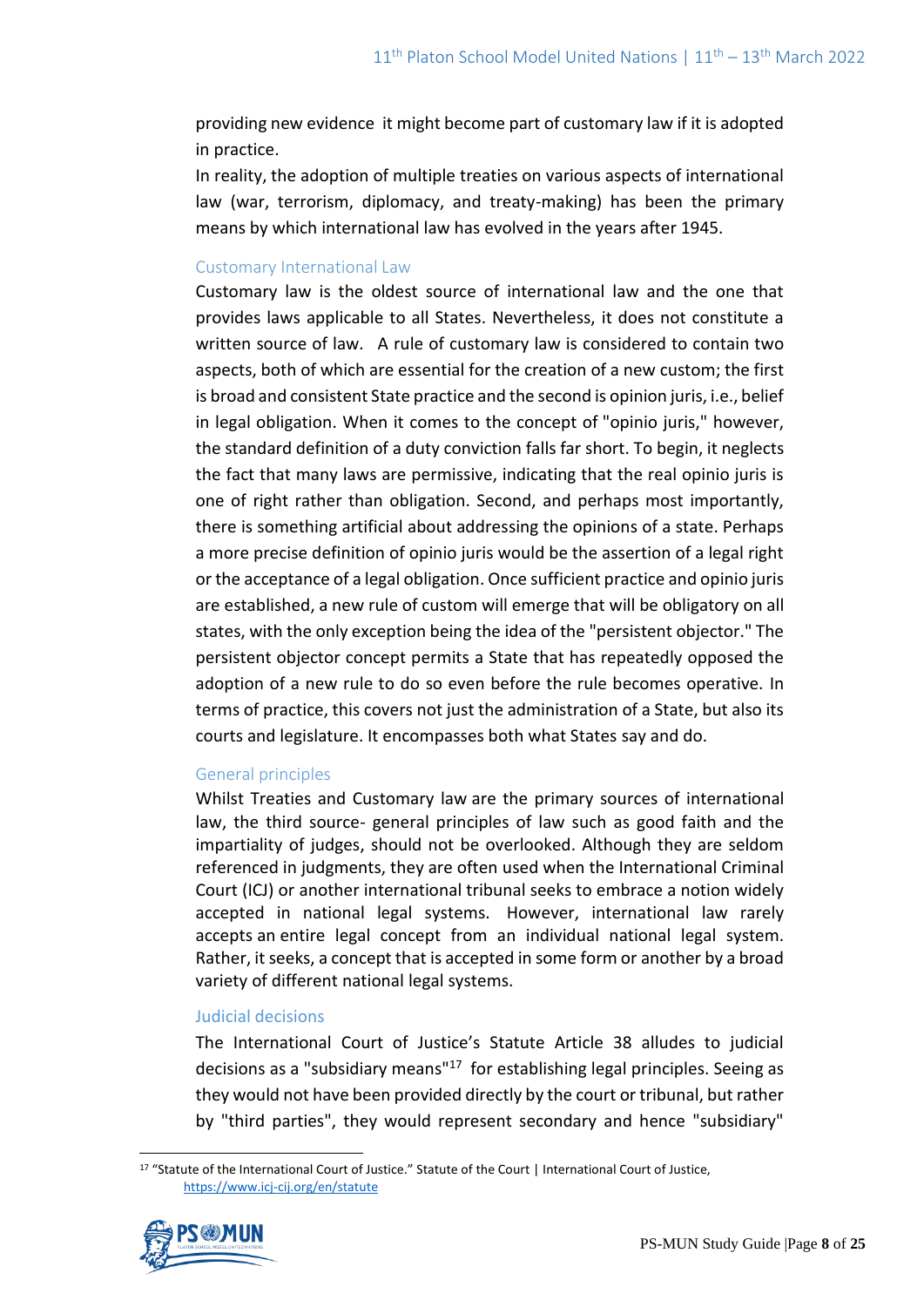means in respect to the court or tribunal. Indeed, the ICJ's Statute specifically states that a Court judgment is not binding on anybody but the parties to the case in which it is rendered, and even then, only in that particular case<sup>18</sup>. Nonetheless, the ICJ often refers to its previous decisions, and the majority of international courts rely on past cases as a guide to determine the content of international law, thus it would be a mistake to presume that "subsidiary" denoted a lack of significance.

Additionally, while article 38 makes no distinction between international and domestic court rulings, in the majority of subjects, the international court decisions are typically regarded as the more authoritative evidence of international law, with exception to those which are more commonly handled by national courts, such as the law on sovereign immunity. However, court judgements are a key component of a state's practice and may therefore directly contribute to the establishment of customary international law.

# Types of Sexual Violence in Conflict

Under international law and in the work of the UN, eight different forms of conflictrelated sexual violence are distinguished, namely, rape-gang rape, sexual slavery, sexual trafficking-prostitution, forced pregnancy, forced abortion, forced marriage and female genital mutilation. All of the above may have adverse implications for survivors, families, and society at large, however, it is essential to note that while they all come under the category of sexual assault, each type of sexual violence constitutes a distinct crime that requires a unique approach, investigation, and penalty. Thus, while addressing conflict-related sexual assault in a legal framework, it is critical to bear in mind that each of these demands a unique strategy to be effective. In simple terms and with reference to resolution-making, it is critical for delegates to comprehend that separate clauses may be necessary to address each type of sexual violence independently whilst outlining solutions and forming clauses.

## Causes of sexual violence increase amid times of conflict

Unequivocally, rape accounts for a significant fraction of the crimes against individuals in the continual cycle of violence that occurs during armed wars, which is saturated with incidences of sexual assault. The overall breakdown of law and order that emerges during warfare and relocation results in an upsurge in all types of violence, with sexual violence being one of the most prevalent. With that considered, it is critical to note that, despite increased international attention to sexual assault in armed conflict, two critical elements have prevailed. To begin, whilst it is regularly utilized on a vast scale in the majority of conflicts with women constituting main

<sup>18</sup> "Statute of the International Court of Justice." Statute of the Court | International Court of Justice, <https://www.icj-cij.org/en/statute>

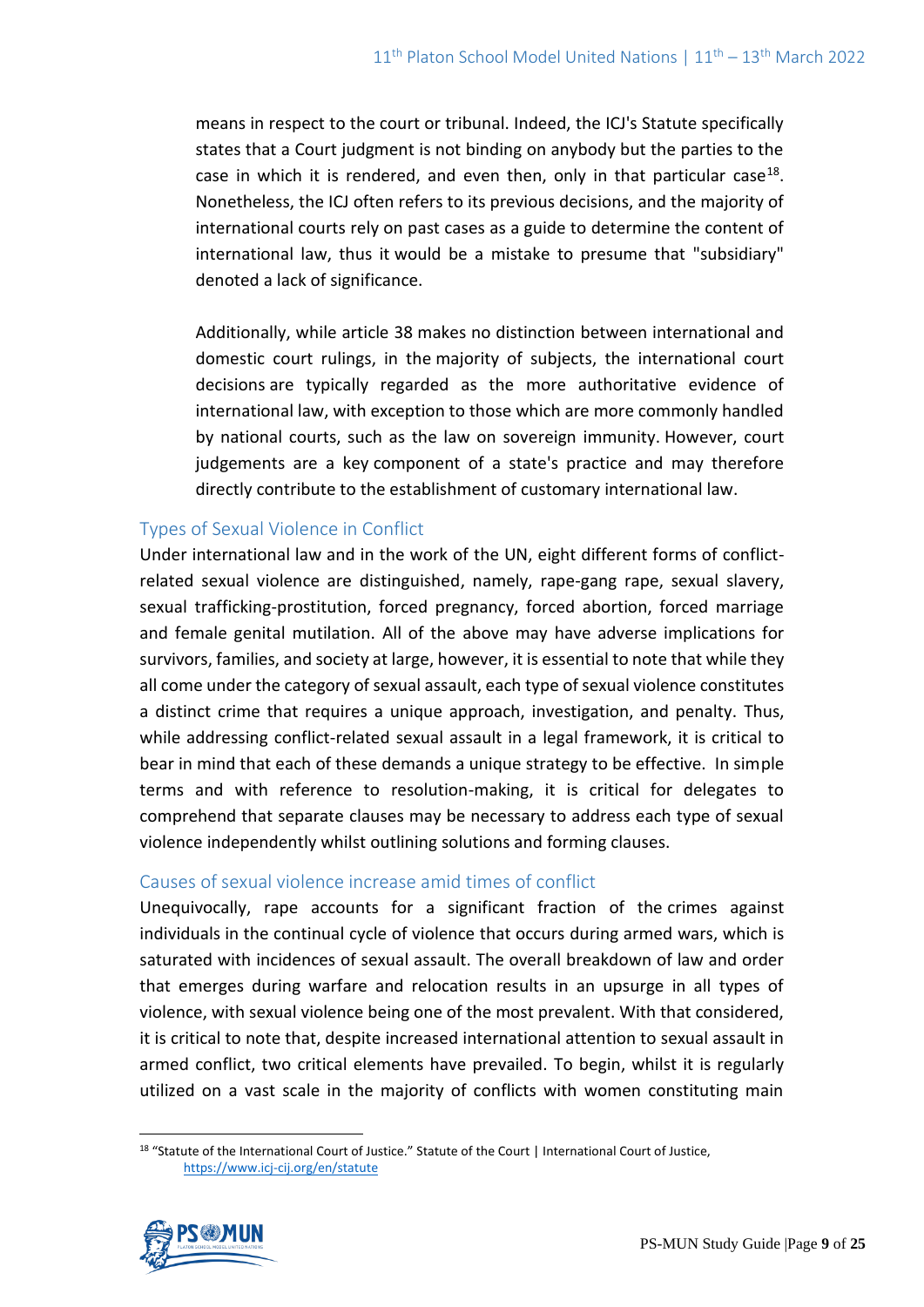target, men and boys are sometimes targeted as well, albeit far less often. Secondly, perpetrators of sexual violence frequently experience near complete impunity. The number of successful convictions over the last decade has been minuscule in comparison to the magnitude of the offenses.

## Tactic of war

Sexual violence as a "weapon of war"<sup>19</sup> has become prevalent in much of the media coverage, with terms such as "terror tactic"<sup>20</sup>, "deliberate military strategy", and even "bio-political strategy of war" $21$  in which armed troops symbolically pass enemy lines, terrorizing and controlling the civilian population. Sexual assault is a "tactic of war," according to UN Security Council Resolution 1820, in which civilian populations are purposefully targeted as "part of a widespread or systematic attack''. At the dawn of the twenty-first century, as we witness some of the most atrocious documented incidents of sexual assault occurring amid armed conflict, one must inquire why conflictrelated rape occurs with such alarming frequency. Numerous essential variables contribute to the phenomena of sexual violence increasing during times of conflict as well as making it resistant to eradication.

## Gender inequality

To begin, women, hold a subordinate and unequal role, in comparison to men, amid times of conflict. That said, and especially in communities where ancestral structures that promote more unequal gender norms, such as reliance on male-dominated activities, are prevalent, women constitute the most common victims of conflict-related sexual violence (CRSV). On the other hand, societies with more egalitarian ancestral relationships, such as in the majority of the Western World, are less prone to indulge in sexual violence during conflict. These types of violence can be a direct weapon of war used for ethnic cleansing and for punishing opponents. More commonly, this type of violence may be a crime of opportunity facilitated by the general breakdown of social order, a climate of impunity, and the contagion effect of war violence.

## Governments' failure to prosecute and convict perpetrators of CRSV

Without a doubt, sexual violence offenders frequently enjoy near-complete impunity as a result of the overall collapse of law and order associated with conflict and relocation, as well as the government's incompetence to

<sup>21</sup> Anholt, Rosanne Marrit. "Understanding Sexual Violence in Armed Conflict: Cutting Ourselves with Occam's Razor - Journal of International Humanitarian Action." SpringerOpen, Springer International Publishing, 30 June 2016, [https://jhumanitarianaction.springeropen.com/articles/10.1186/s41018-016-0007-7#ref-](https://jhumanitarianaction.springeropen.com/articles/10.1186/s41018-016-0007-7#ref-CR25)[CR25](https://jhumanitarianaction.springeropen.com/articles/10.1186/s41018-016-0007-7#ref-CR25)



<sup>19</sup> Smith-Spark, Laura. "In Depth | How Did Rape Become a Weapon of War?" BBC News, BBC, 8 Dec. 2004, <http://news.bbc.co.uk/2/hi/4078677.stm>

<sup>20</sup> Peritz, Aki, and Tara Maller. "The Islamic State of Sexual Violence." Foreign Policy, Foreign Policy, 16 Sept. 2014,<https://foreignpolicy.com/2014/09/16/the-islamic-state-of-sexual-violence/>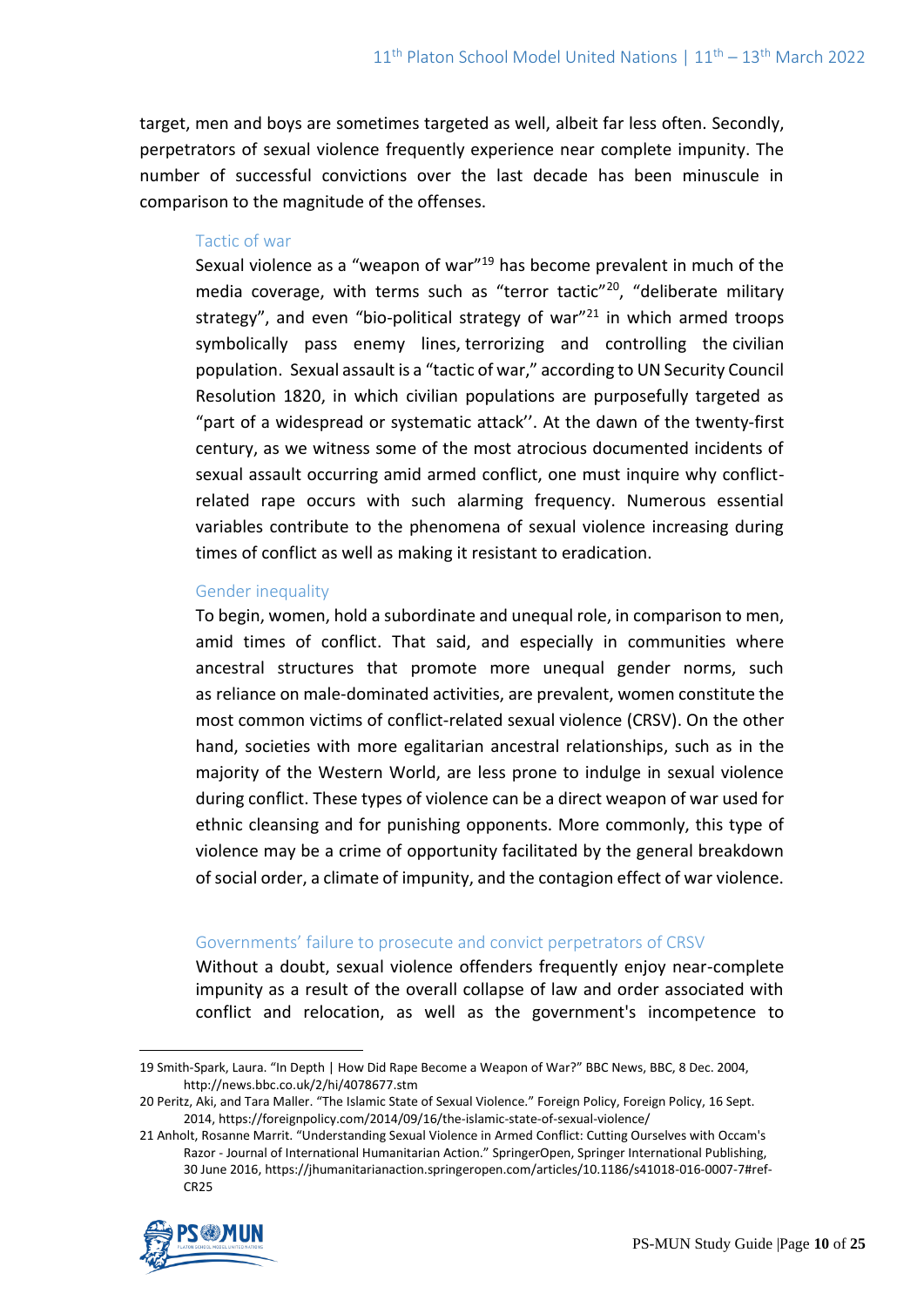investigate and convict the perpetrators. As a result, the urgent and pressing need for new regulations and methodologies, including effective evidence management, for the recording, collection, and restoration of both digital and physical evidence is an urgent and pressing imperative.

#### Challenges in prosecuting sexual violence in conflict

#### Lack of worldwide attention and case underreporting

Despite several resolutions, it was only a little more than a decade ago in 2008 that the United Nations (UN) first acknowledged sexual violence as a war strategy and commenced adopting methods to combat and react to such violence on a worldwide scale. This delay and lack of worldwide attention are the result of a number of long-held ideas regarding rape, sexual assault, and consent, as well as an understanding of conflict-related sexual violence as inevitable. Furthermore, escalating worldwide attention and public indignation over rape in wartime have not resulted in thorough investigation and conviction of offenders, a vital component of any real endeavor to curb such violence. Unequivocally, conflict-related sexual violence is underreported by victims/survivors and family members, but at the same time national legal systems and institutions fail to prioritize and adequately resource preparedness and response to CRSV. Due to underreporting, CRSV is sometimes undetectable, rendering it impossible to determine the scope of its transmission, even when it is prevalent. The conditions under which it occurs, as well as the identity and motivations of offenders, are often obscure, further hindering any preventative efforts.

#### Lack of governmental engagement

Inadequate aid for survivors of wartime sexual assault reflects a lack of government concern for the harm caused on women and girls during conflict and a lack of commitment to reintegrating rape survivors into society. In conflict-affected areas, a lack of state authority and a lack of reaction by national legal systems to CRSV occurrences may potentially contribute to the growth of an impunity culture. There may be little or no public trust in the formal justice system, as well as opinions that the police and courts are biased, discriminating, and/or that members of these institutions are themselves violent. Victims/survivors of CRSV often confront immeasurable barriers to justice and are hence hesitant to file reports against their assailants. Conventional, informal, and community-based methods may be insufficient to prosecute sexual assault offences in accordance with international human rights and legal standards, and guidelines.

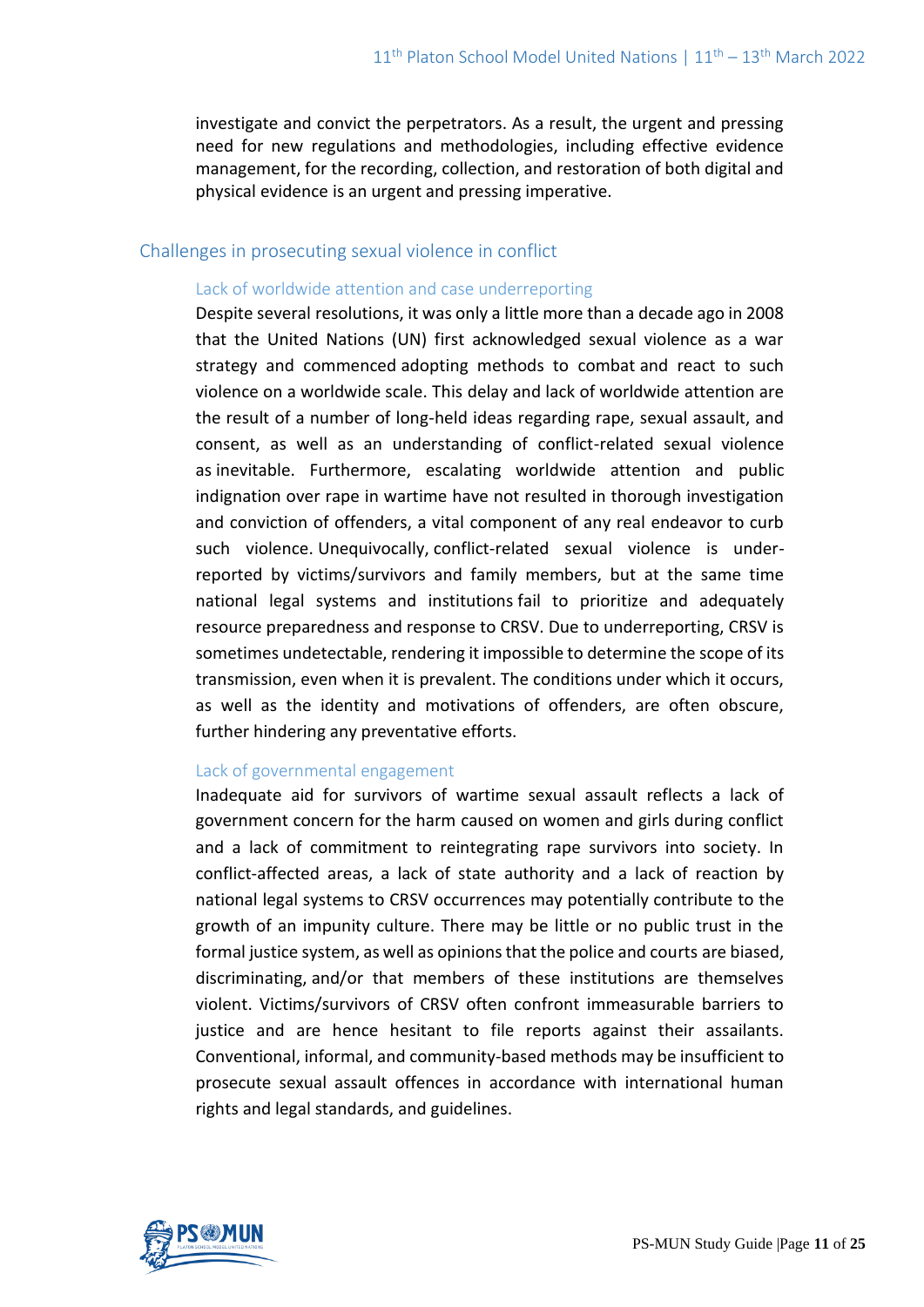#### Lack of health infrastructure

In many conflict-affected communities, a lack of health infrastructure precludes and limits victims/survivors from accessing medical treatments, particularly sexual, reproductive, and mental health care. CRSV has substantial and life-altering implications for victims/survivors, and a dearth of access to resources makes it more difficult for them to seek the assistance necessary to restore their lives. As such, it is a significant impediment to prosecuting and overall addressing CRSV.

#### Lack of communication with witnesses

A related sort of conundrum which constitutes significant impediment to prosecuting sexual assault crimes concerns the institutional difficulty of communicating with witnesses, both to keep them informed of events but also to persuade them to testify when necessary, This is becoming increasingly feasible as a result of technological advancements, but also political developments: in particular, digital identities are becoming increasingly inextricably linked to thrusts for legal identity as a goal under UN Sustainable Development Goal 16.9, according to which a legal identity is assumed to enhance access to basic services, financial inclusion, social integration, and regularization. Simply put, when people's legal identities are encoded in a digital manner, they become instantaneously trackable. Hence, prosecutors' offices and victim services can easily establish contact with possible witnesses.

#### Scarcity of digital forensics

Unequivocally, users generate a plethora of data through electronic devices, including text messages, pictures, audio files and location data. In order, to prosecute sexual violence, including CRSV, both domestically and internationally, new technology necessitates normalized and consistent digital forensic guidelines and methods including proper evidence handling for the documentation, gathering, and restoration of both digital and physical evidence. Thus, digital forensic approaches to sexual violence demand new sorts of knowledge and training for investigators, criminologists, medical personnel, and attorneys.

## Dearth of clarity in the legal definition

The lack of internationally accepted definitions as well as the lack of clarity in the already existing ones, have impeded attempts to develop effective legal responses to activity involving any of them. When it comes to addressing and tackling CRSV, nations must establish a universal definition of what constitutes a CRSV crime as well the components required to comprise such a crime.

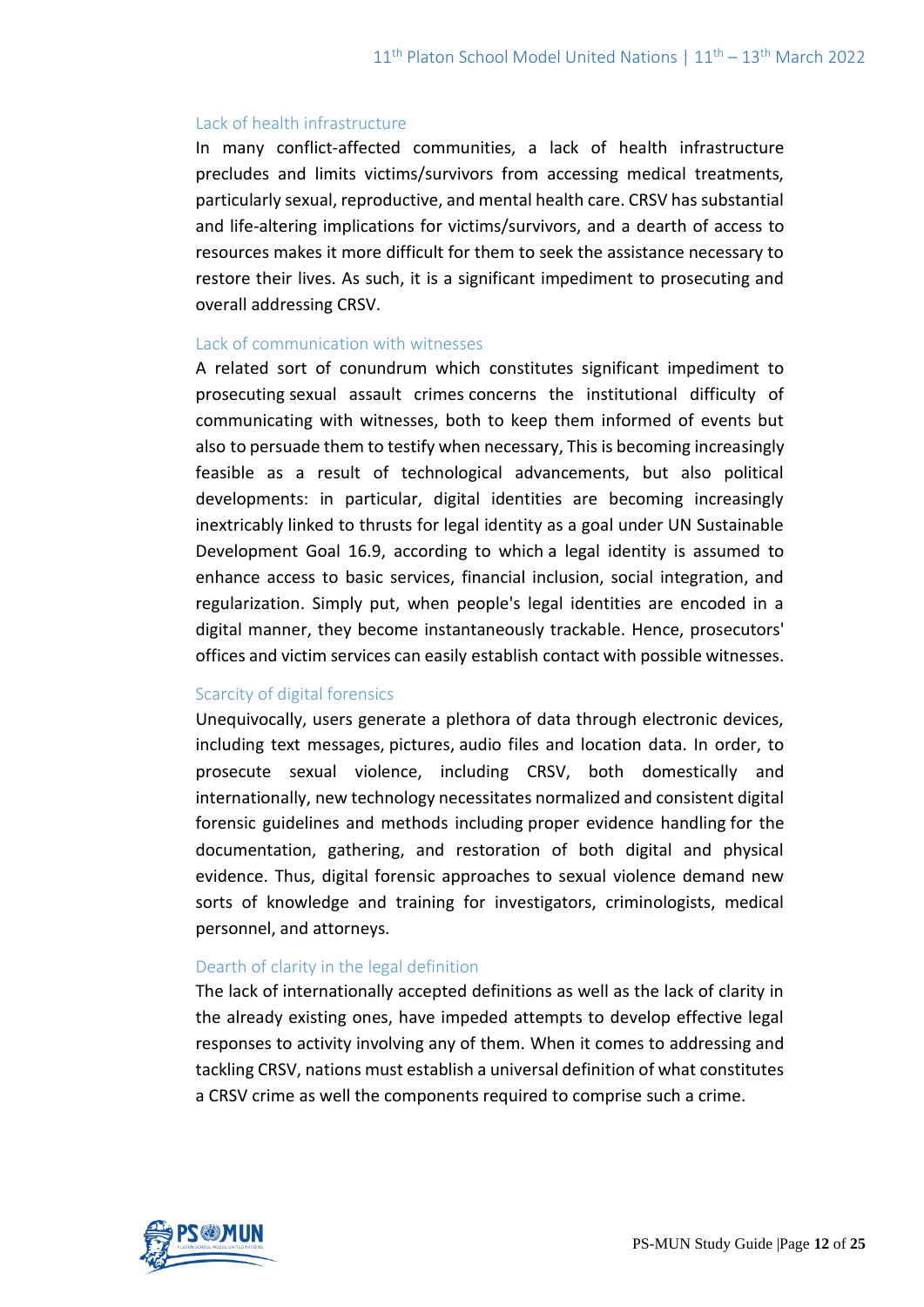## Consequences of Sexual Violence in Conflict

The United Nations Security Council designated sexual violence in conflict as a weapon of war and declared it a threat to international peace and security. Without a doubt, conflict-related sexual violence has a long-term impact on the lives of victims, as it is one of the most atrocious forms of violence perpetrated against the general population, and in the majority of cases, against women and girls, with the intent of targeting vulnerable groups, inciting displacement, inflicting suffering, and severing community cohesion.

## It highlights pre-existing problems

Conflict-related sexual violence demonstrates a government's inability or reluctance to defend its population. Years of violence may render governments in a condition of dysfunction, with crippled institutions, judicial systems, and a shattered social fabric. Unequivocally, CRSV is detrimental to the nation as a whole, as it reveals a lack of federal control, imposes a significant financial burden, and obstructs reconciliation attempts.

## Marginalization of victims

If victims' needs are not met appropriately, they suffer social exclusion and marginalization long after the conflict has ceased. For example, many communities reject and marginalize raped women and girls due to the stigma associated with sexual assault and prostitution. They have forfeited their dignity in the eyes of their families and society. Furthermore, frequently, children born as a result of rape that occurred during conflict are often rejected by their mother, family, and/or community, resulting in impoverishment and poverty. This marginalization frequently leads to unfair treatment from the criminal justice system.

## Sets the basis for the continuance of sexual violence post-conflict

However, the primary source of concern is the number of unprosecuted offenses. Victims frequently remain quiet out of fear of rejection and disgrace. They lack access to justice and are left with little means of subsistence. Additionally, children and young people learn to tolerate sexual assault, and regressive violent norms and behaviors resurface. Rapes and other types of gender-based violence against civilians are widespread in such situations. For example, former soldiers and militia members often perpetrate domestic abuse and rape against their wives and children after the conflict. Thus, sexual trafficking, prostitution, rape, and other forms of sexual violence that occur during conflict lay the groundwork for their continuance beyond the conclusion of the conflict.

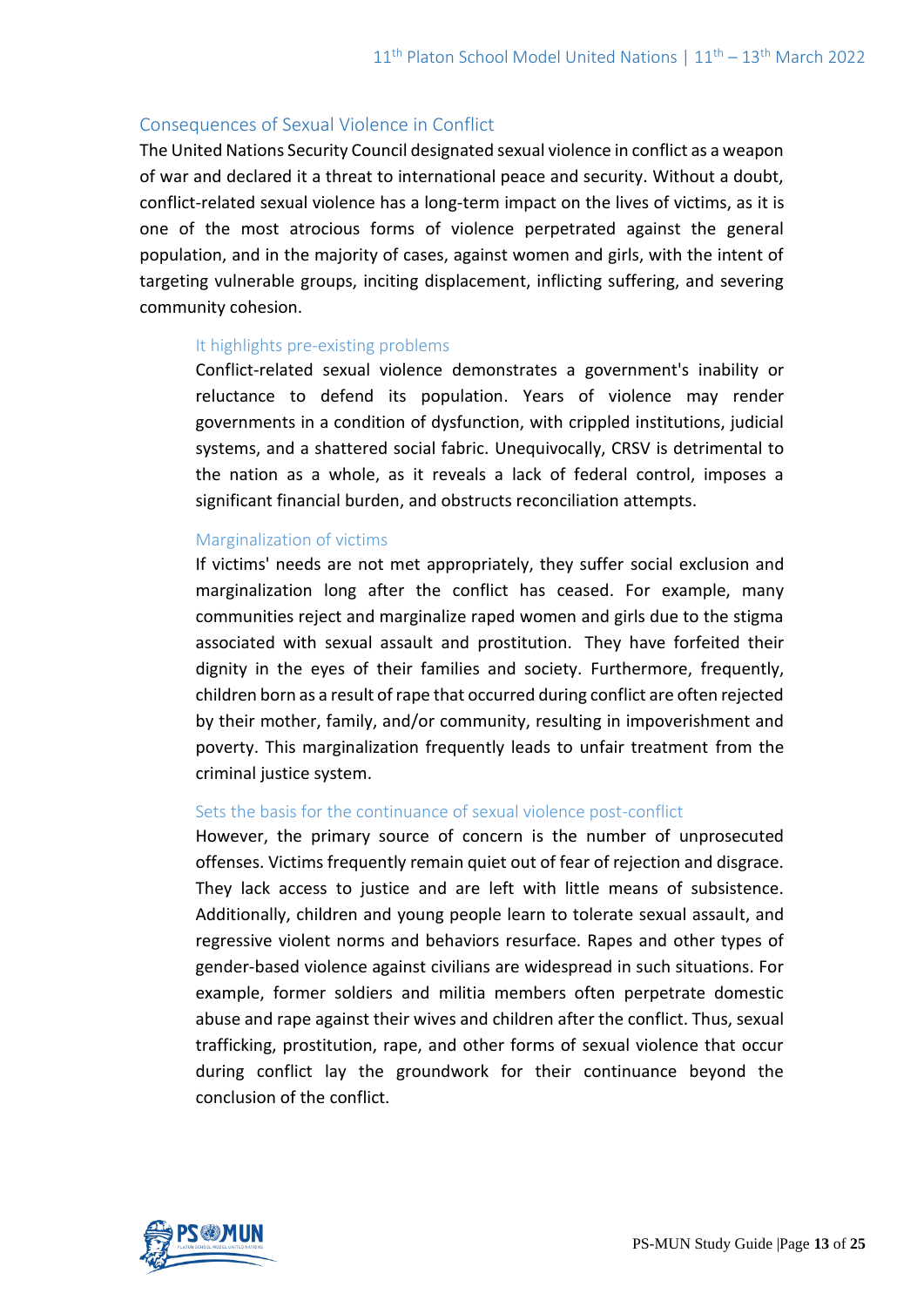## Sexual Violence and Criminal Liability

Whilst the absence of legal recourse for sexual violence has been lamented on several occasions, it has been justified on two grounds. The first is the inability to identify physical perpetrators; and the second the inability to prosecute non-physical offenders, such as political officials or military commanders who were geographically remote from the crime site. However, two distinct types of criminal individual liability exist: direct criminal responsibility and indirect criminal responsibility. These two types of criminal individual liability address the seeming contradiction.

Direct responsibility extends to any defendant who planned, instigated, committed, ordered, aided, or enabled the commission of offenses under the State's authority. Direct liability does not always imply physical commission. In other situations, the offender had no physical contact with the sexual assault victim/survivor, notwithstanding his closeness to or distance from the scene of the crime. This is reflected in the reformed International Criminal Court's regulations on direct criminal liability. Additionally, the term "joint criminal enterprise" (JCE) refers to a direct form of individual criminal liability and it entails significant ramifications for sexual assault adjudication. When a perpetrator engages in criminal activity with a large number of actors, he or she commits a JCE. Thus, sexual assault crimes, whether committed as part of the initial common criminal plan, as a predictable result of another common plan, or as evolving crimes that conform to the original common purpose, generate individual criminal liability under JCE. Recognizing sexual violence's foreseeability gives a valuable, clear foundation for shared accountability, particularly for participants/perpetrators who are geographically far from the places of sexual assault crimes, such as military and political leaders.

Indirect criminal responsibility is the second type of individual criminal liability. This is a legal term that refers to the accountability of a person in a position of higher authority, whether military, political, corporate, or any other hierarchical standing, for crimes perpetrated directly by his or her subordinates. Crimes against military troops or political figures in bureaucratic structures are common to wartime settings. Indirect superior responsibility is an exceedingly suitable method of establishing the accountability of certain individuals who are in a position of authority above the direct offenders.

## Different Legal Approaches to Sexual Violence in Conflict

#### Humanitarian law

International humanitarian law is a key component of international law and encompasses the principles that strive to protect persons who are not or have ceased to be involved in hostilities, as well as to limit the techniques and means of warfare used. To be more precise, the International Committee of the Red Cross (ICRC) defines international humanitarian law applicable to armed conflicts as customary rules that are specifically designed to resolve

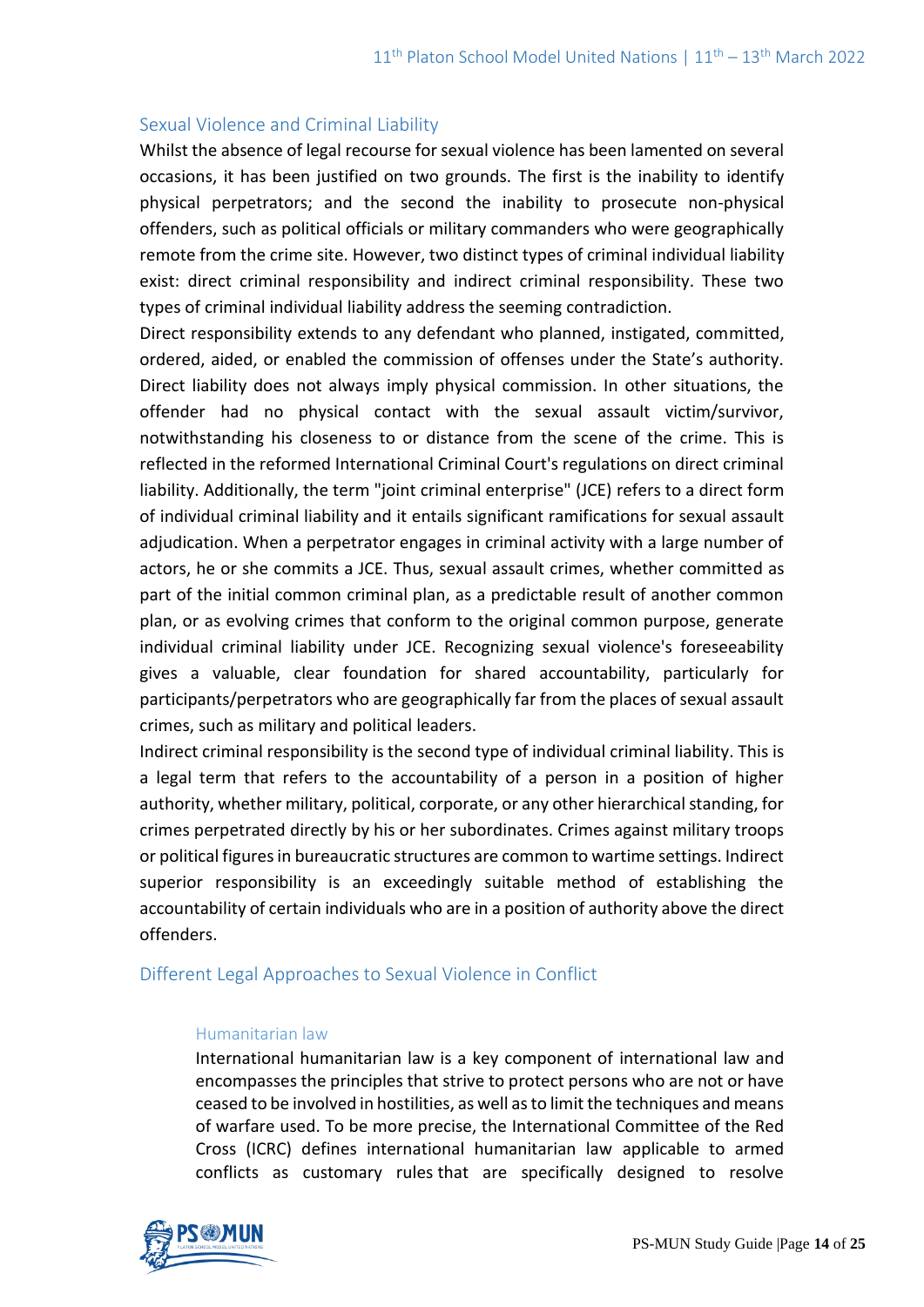humanitarian concerns arising directly from armed conflicts, whether international or non-international in nature; For humanitarian norms, these rules prohibit the parties to a conflict to utilize the methods and means of warfare of their choosing and protect people and property. More precisely, neither the parties to the conflict nor their armed forces members have an unlimited right to pick their tactics and means of warfare. It is prohibited to use weapons or techniques of combat that are likely to result in excessive casualties. Moreover, other fundamental rules of International Humanitarian Law include the necessity for parties to a conflict to distinguish between civilians and combatants in order to protect the civilian population and civilian property, as neither the civilian population as a whole nor individual civilians may be attacked, and the toleration of attacks directed solely at military targets. Finally, those who do not or can no longer engage in conflicts are entitled to respect for their life and physical and mental Integrity. International humanitarian law Is mostly derived from international treaties and customary international law. Concerning CRSV, the 1949 Geneva Conventions and its 1977 Additional Protocols clearly outlaw rape, forced prostitution, and other types of sexual violence or indecent assault against civilians, as well as assaults on human dignity, including humiliating and degrading treatment.

#### Criminal law

International criminal law (ICL) codifies a corpus of legislation aimed at regulating the conduct of nations, organizations, and people who commit international crimes beyond national boundaries. International criminal law also governs the commission of severe crimes on the territory of sovereign nations, including genocide, crimes against humanity, war crimes, and aggression. In contrast to conventional international law, ICL places a premium on individual criminal culpability. The Rome Statute, which established the International Criminal Court, is one of the primary sources of ICL. Additionally, international criminal law is enforced by and prosecuted within international criminal tribunals, such as the International Criminal Tribunal for Rwanda, the International Criminal Court, and similar courts. Finally, prominent sources of international criminal law constitute international treaties and international customary law.

When it comes to CRSV, the Rome Statute of the International Criminal Court defines sexual violence as the following offenses: rape, sexual slavery, forced prostitution, forced pregnancy, and forced sterilization. Among these other types of sexual violence include forced nudity, trafficking for sexual exploitation, forced virginity tests, and invasive strip searches, while ra pe and other types of sexual violence may be examined and executed as war crimes, crimes against humanity, and acts constituting genocide.

More precisely, acts of sexual violence may constitute war crimes if they are committed against protected persons in the context of and in association with an international or non-international military conflict and the offender was

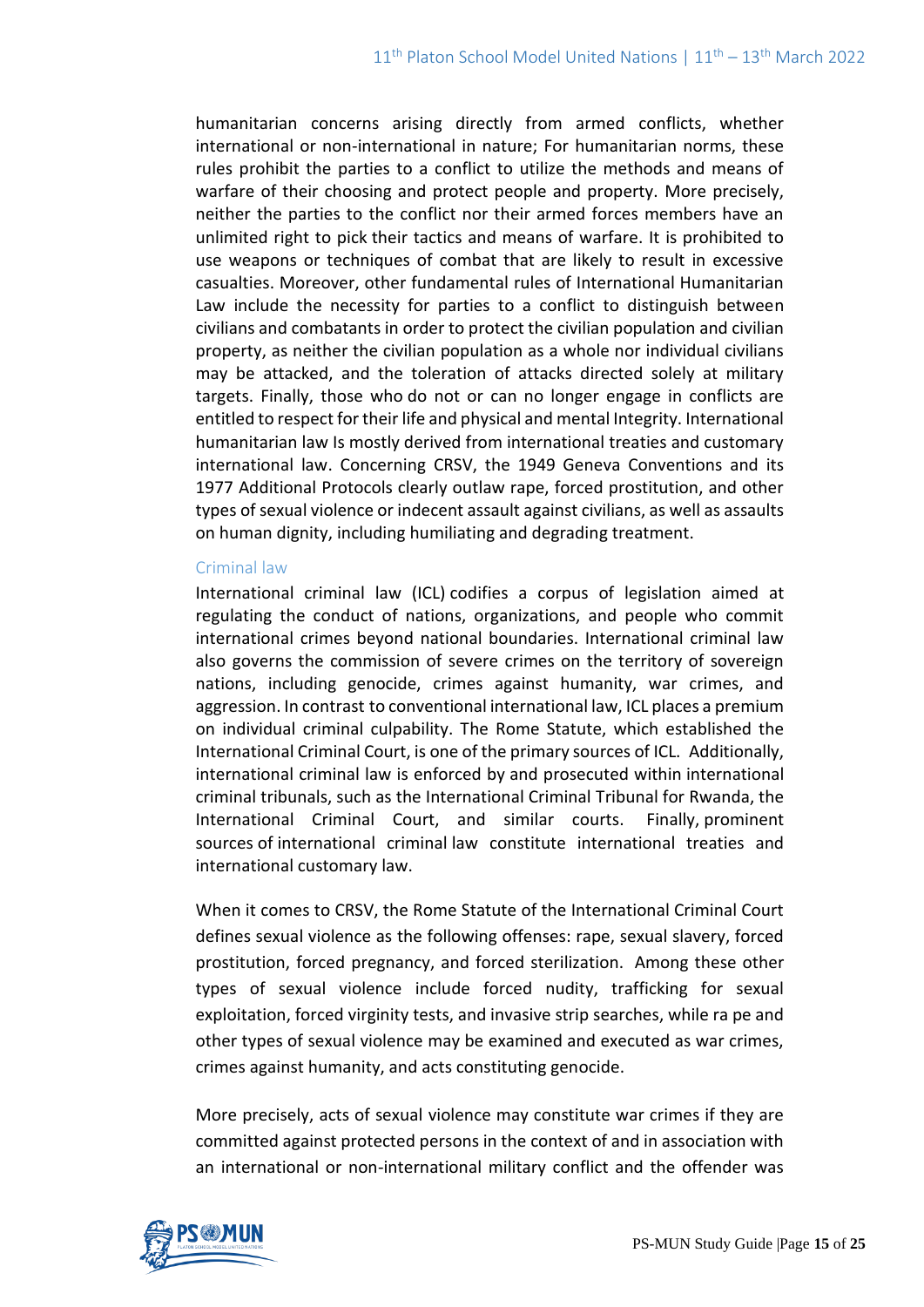conscious of the factual circumstances that formed the situation as one of armed conflict. War crimes may occur exclusively in the context of an armed war, whether international or domestic.

Regarding sexual assault as a crime against humanity, any acts of sexual violence may become crimes against humanity if they are perpetrated in the midst of a broad or systematic attack against a civilian population, with the perpetrator's knowledge. Sexual violence may rise to the level of a crime against humanity if it is conducted as part of a federal policy or as part of a broader practice of crimes perpetrated, supported, or approved by a government, or organized armed force. Crimes against humanity do not have to be connected to military conflict and may occur in both peace and wartime. This is essential because sexual assault generally escalates during the instability before war and often continues in magnitude and intensity postconflict.

Finally, with respect to sexual violence as a component of genocide, a crime is defined as genocide when "a person commits a prohibited act with the intent to destroy, in whole or in part, a national, ethnic, racial, or religious group." It is a crime against the community perpetrated by injuring individuals as a result of their membership in a specific group and as a step towards to the ultimate goal of the group's elimination. When sexual violence is perpetrated with these essential specific intentions, it has the potential to constitute genocide.

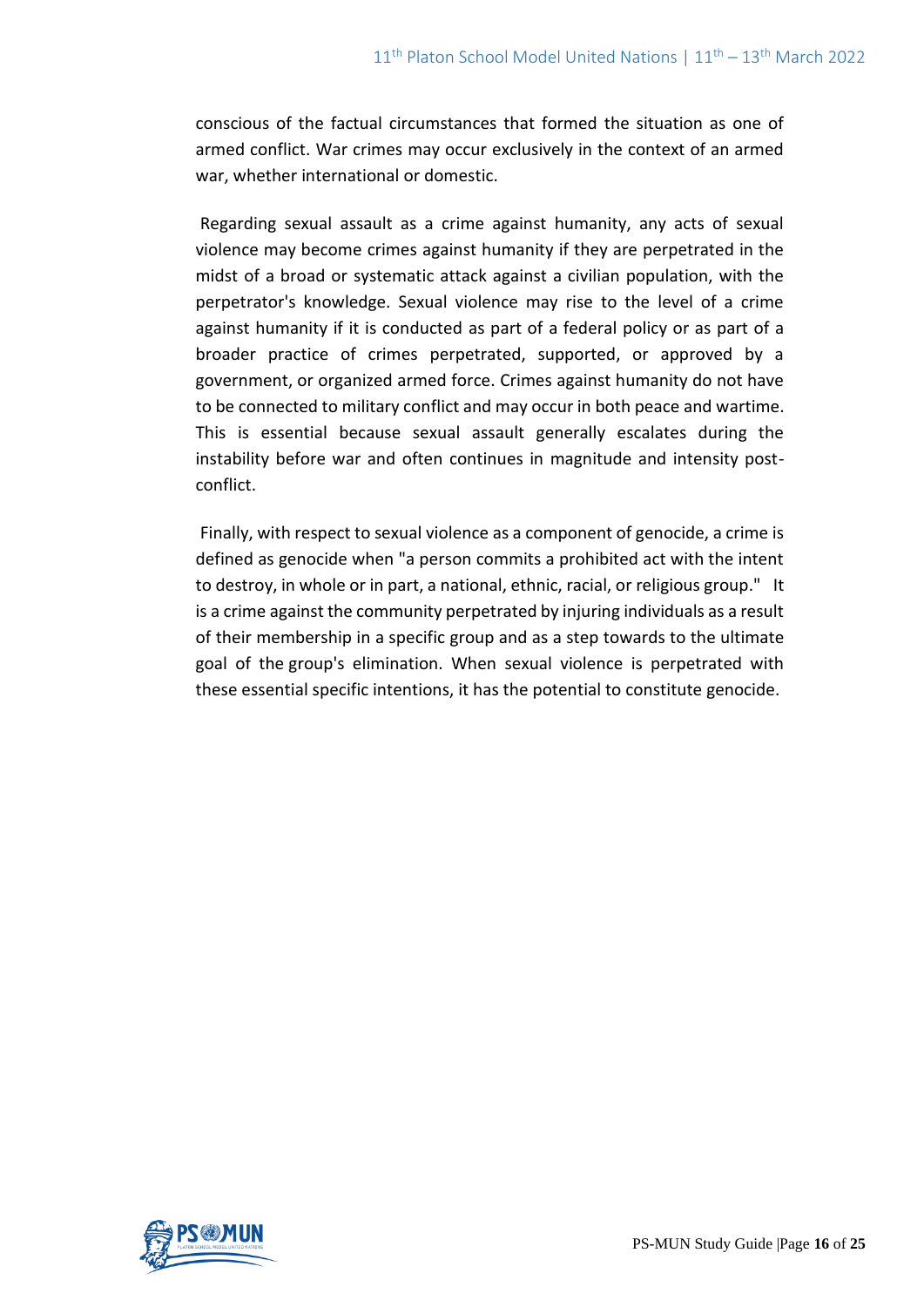## Human rights law

International human rights law (IHRL) regulates States' responsibilities to citizens and other individuals under their jurisdiction, and all states must adhere to it. States undertake obligations and duties under international law to respect, defend, and implement human rights by becoming parties to international treaties. States shall refrain from interfering with or restricting the implementation of human rights. They are required to protect individuals and organizations against human rights violations, implement proactive measures to make basic human rights more accessible. Simply put, the highest of human values, that every human being has a set of rights and freedoms, is enshrined in IHRL. As a result, states cannot overlook human rights, and they must consider them at all times (although specific derogations and limitations are permitted to certain rights and freedoms).

International human rights legislation is applicable in both peace and war. While States have the main responsibility for human rights, it is increasingly recognized that armed organizations, particularly those in effective control of territory and its residents, bear human rights obligations as well. Sexual violence violates a number of human rights, such as the right to life, the right to liberty and security of the person, the right to privacy, the right not to be tortured or subjected to other cruel, inhuman, or degrading treatment or punishment, the right to equality, the right to equal protection under the law, and the right to be free from all forms of discrimination. It is a breach of the greatest quality of bodily and mental health that is achievable. States are expected to take reasonable steps to prevent, investigate, and punish sexual assault committed by State and non-State actors, as well as to compensate victims and survivors.

# MAJOR COUNTRIES AND ORGANIZATIONS INVOLVED

## Afghanistan

The United Nations Assistance Mission in Afghanistan (UNAMA) reported 271 incidents of sexual and gender-based violence in 2020, 18 of which were confirmed as conflict-related sexual violence, impacting nine boys, five women, and four girls. Sexual assault against three females has been ascribed to Taliban fighters. Afghan National Army, Afghan National Police, and Afghan Local Police personnel were also involved.22 Sexual violence committed during armed conflict is now classified as a war crime, a crime against humanity, and a constituent act of genocide under the new Penal Code, which took effect in February 2018. Furthermore, UNAMA convened a meeting in August with the Government, Afghan military and law enforcement forces,

<sup>22</sup> "Afghanistan - United Nations Office of the Special Representative of the Secretary-General on Sexual Violence in Conflict." United Nations, United Nations, https://www.un.org/sexualviolenceinconflict/countries/afghanistan/.

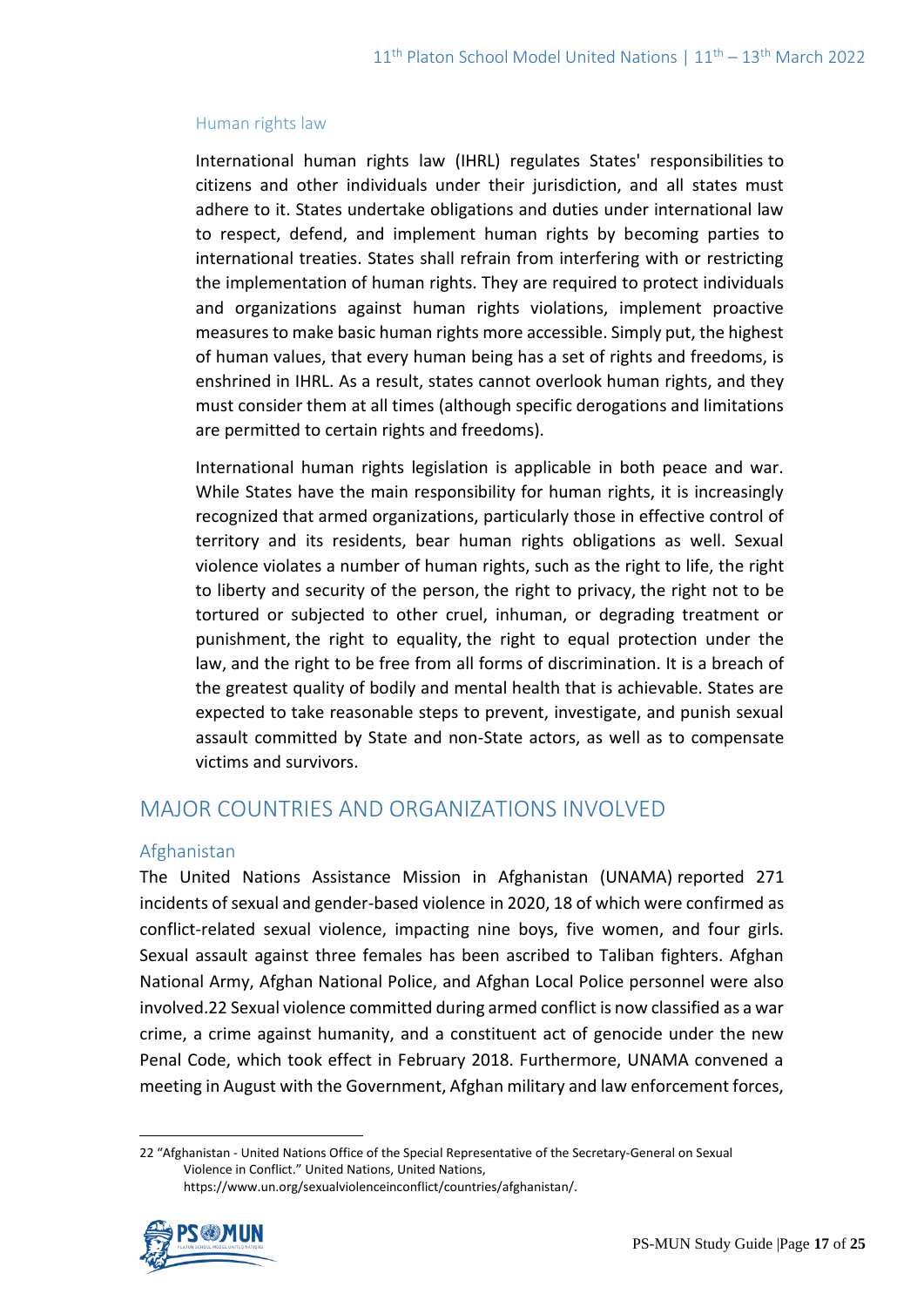foreign military forces, and the Afghanistan Independent Human Rights Commission to identify methods to prevent sexual violence impunity.

# Central African Republic

Monitoring conflict-related sexual assault is challenging due to the pervasive environment of insecurity, stigma, fear of reprisals, and impunity, as well as the scarcity of accessible services, the majority of which are provided by foreign organizations. The United Nations Multidimensional Integrated Stabilization Mission in the Central African Republic (MINUSCA) reported 240 incidents of conflict-related sexual assault during the reporting period, including 129 girls, 108 women, and three males. There were 221 rapes or attempted rapes among these cases, as well as 12 instances of sexual enslavement.<sup>23</sup>

## Iraq

In Iraq, one of the most serious impediments to women's empowerment and progress is violence against them. The continuation of warfare, the rise of terrorism and extremism, and the legal enshrinement of tribal values have all led to high levels of physical and sexual violence, as well as the creation of damaging phenomena and practices based on discrimination and inequality. When combined and enhanced by societal and cultural norms, these factors hinder incidents of violence from being reported and offenders from being punished. Despite the fact that the Iraqi Constitution of 2005 prohibits all types of domestic and social violence, the number of reported cases daily continues to be alarmingly high. Furthermore, a year after the legislation against female genital mutilation took effect, the practice persists in Iraq's Kurdistan region, due to the Kurdistan Regional Government's reluctance to enforce the rule.<sup>24</sup>

## United States of America (USA)

The United States has long been devoted to eradicating and penalizing individuals responsible for CRSV, as well as to supporting and protecting survivors. Having said that, the country is paving the way to prevent and respond to all types of gender-based violence, notably CRSV. President Biden announced in March the creation of the United States' first-ever National Action Plan on Gender-Based Violence and a revived Global Strategy on Gender-Based Violence, with a focus on promoting initiatives to tackle CRSV. Additionally, the United States is dedicated to bolstering legal reforms and justice for all CRSV survivors, including as part of transitional justice mechanisms, while also endorsing women's safe and meaningful engagement in such procedures through the Department's Women, Peace, and Security Strategy Implementation Plan.

[content/uploads/2019/04/report/s-2019-280/Annual-report-2018.pdf](https://www.un.org/sexualviolenceinconflict/wp-content/uploads/2019/04/report/s-2019-280/Annual-report-2018.pdf)



<sup>&</sup>lt;sup>23</sup> "Central African Republic - United Nations Office of the Special Representative of the Secretary-General on Sexual Violence in Conflict." *United Nations*, United Nations,

<https://www.un.org/sexualviolenceinconflict/countries/central-african-republic/> <sup>24</sup> *Annual Report 2018 - Un.org*. [https://www.un.org/sexualviolenceinconflict/wp-](https://www.un.org/sexualviolenceinconflict/wp-content/uploads/2019/04/report/s-2019-280/Annual-report-2018.pdf)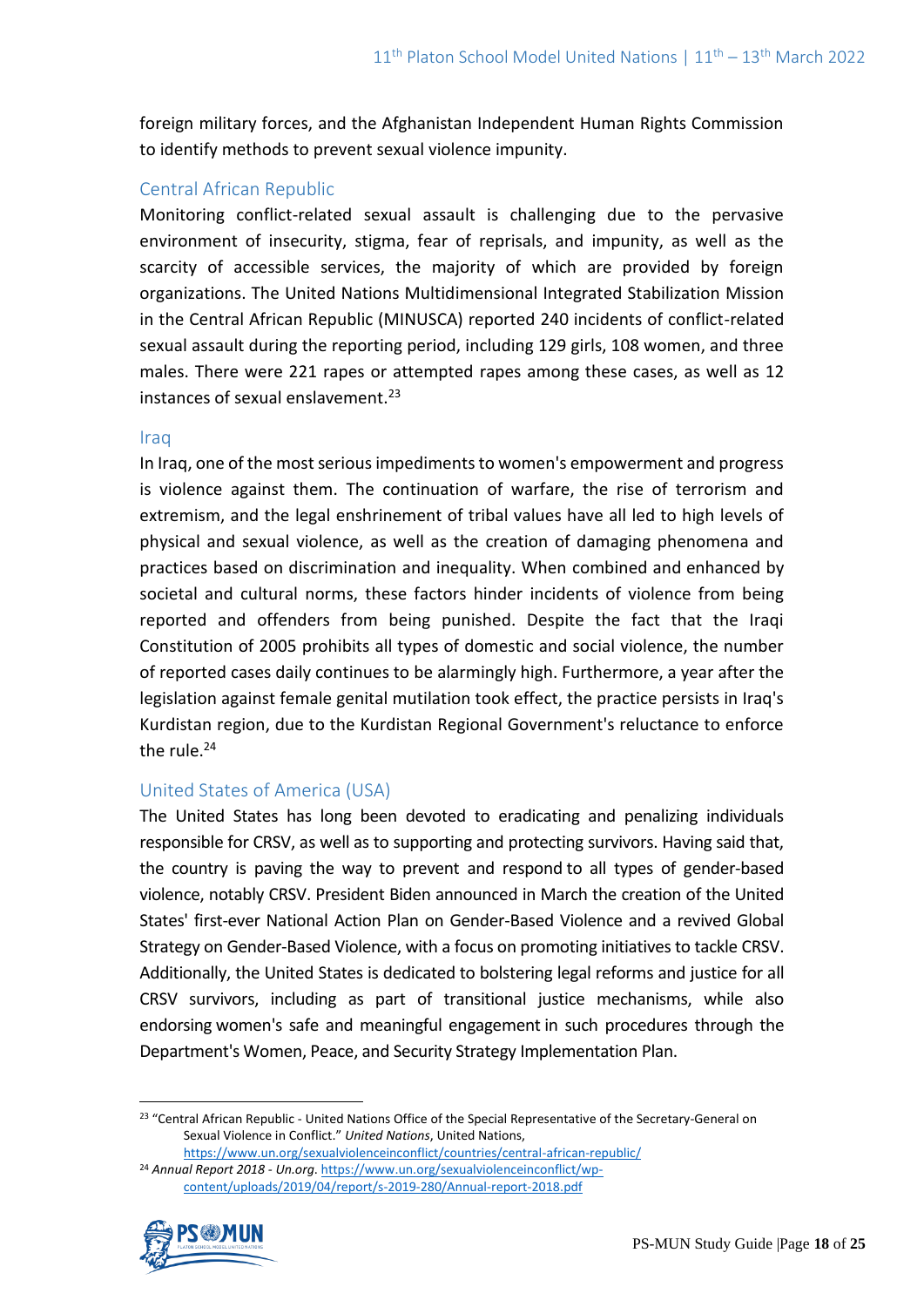# International Criminal Court (ICC)

The International Criminal Court continues to serve as a venue for accountability for sexual assault committed during armed conflict in States that have adopted the Rome Statute or in instances submitted by the Security Council. For instance, the Ongwen and Ntaganda lawsuits are now pending and include allegations of sexual assault. Non-judicial accountability mechanisms created by the Security Council, General Assembly, and Human Rights Council, including those in Iraq, Myanmar, South Sudan, Syria, and the Kasais, are also required to curb conflict-related sexual assault explicitly.

## North Atlantic Treaty Organization (NATO)

NATO is a military alliance founded on April 4, 1949, by the North Atlantic Treaty and composed of 28 member countries, aiming to provide a counterbalance to Soviet forces deployed in central and eastern Europe post World War II. NATO is committed to defending and promoting the principles of individual liberty, democracy, human rights, and the rule of law, and thus their Heads of State and Government are dedicated to combating sexual violence in conflict, acknowledging that such violence obstructs the establishment of a lasting peace. Military Guidelines were established in 2015 in accordance with this commitment. NATO has established certain objectives for combating CRSV via training and education. More precisely, all personnel assigned to NATO missions, operations, and Council-mandated activities will undergo mandatory pre-deployment and in-mission training from NATO organizations' heads on recognizing, combating, and reacting to CRSV. Additionally, the organization will be prepared to provide training and increase awareness about CRSV in compliance with its established policy as well as training programs.

| <b>DATE</b>                   | <b>DESCRIPTION OF EVENT</b>                            |
|-------------------------------|--------------------------------------------------------|
|                               | Throughout the Kashmir conflict, mass rapes were       |
| 1947                          | perpetrated by Dogra forces, Hindu and Sikh mobs, and  |
|                               | Pakistani invaders, notably the Mirpur Massacre.       |
| 1992                          | Over 20,000 women were raped in Bosnia and Herzegovina |
|                               | during the conflict, including sadistic rapes aimed to |
|                               | degrade the victim, rapes with the purpose of forced   |
|                               | pregnancy, and rapes as sexual slavery.                |
|                               | Approximately 250,000 women were raped during the      |
| 1994                          | Rwandan genocide, often in conjunction with sexual     |
|                               | mutilation, sexual enslavement, and forced pregnancy.  |
| April 19th 2000               | Adoption of Resolution 1296                            |
| October 31 <sup>st</sup> 2000 | <b>Adoption of Resolution 1325</b>                     |

# TIMELINE OF EVENTS

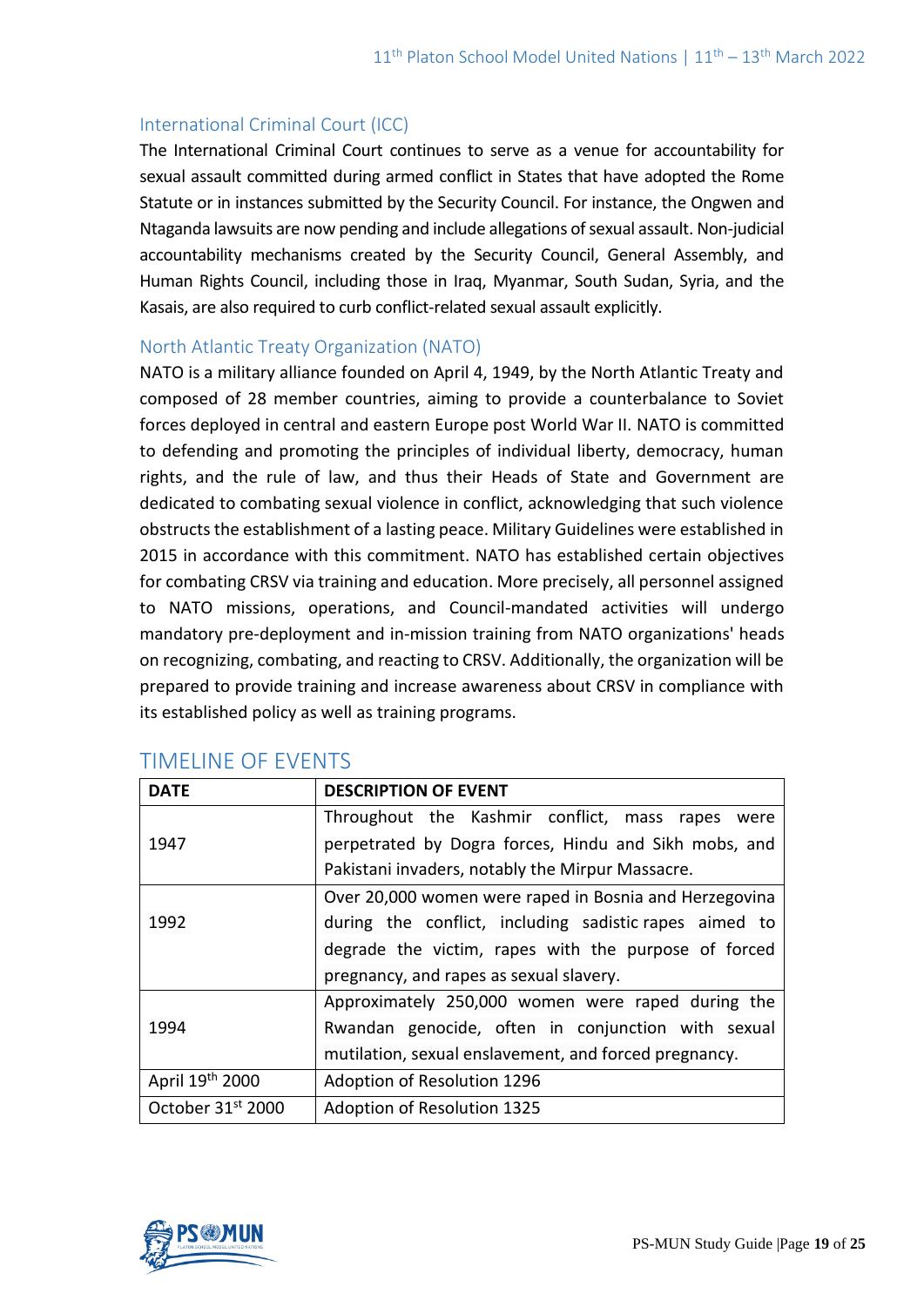| 2006-2008                       | 440 pediatric and 54 adult sexual abuse cases were<br>identified during the violent conflict in the Democratic<br>Republic of the Congo |
|---------------------------------|-----------------------------------------------------------------------------------------------------------------------------------------|
| June 19th 2008                  | Adoption of Resolution 1820                                                                                                             |
| 2013                            | In Mogadishu, Somalia, the United Nations documented                                                                                    |
|                                 | approximately 800 incidences of sexual and gender-based                                                                                 |
|                                 | violence.                                                                                                                               |
| June 19 <sup>th</sup> , 2015    | Adoption of Resolution 69/293                                                                                                           |
| April 23rd, 2019                | Adoption of Resolution 2467                                                                                                             |
| September 30 <sup>th</sup> 2009 | Adoption of Resolution 1888                                                                                                             |
| January 2020                    | Amid South Sudan's conflict, over 390 women and girls were                                                                              |
|                                 | kidnapped during battles for access to natural resources by                                                                             |
|                                 | highly armed competing civil defense organizations for the                                                                              |
|                                 | purpose of forced marriage and sexual slavery.                                                                                          |

# PREVIOUS ATTEMPTS TO SOLVE THE ISSUE

# UN General Assembly Resolution 69/293, June 2015<sup>25</sup>

Invited all Member and Observer states, as well as all organizations and bodies, to raise awareness about the crucial need to cease conflict-related sexual violence, including rape, sexual slavery, forced prostitution, forced pregnancy, and forced sterilization, and to commemorate victims, survivors, and those striving to put an end to the aforementioned crimes.

# Security Council Resolution 2467, April 2019<sup>26</sup>

Encouraged national authorities to strengthen legislation to foster accountability for sexual violence and stressed the critical role of the domestic investigation and judicial systems of member states to prevent and eliminate sexual violence in conflict and to ensure accountability for those responsible. Furthermore, reiterated the demand for the complete cessation with immediate effect by all parties to armed conflict of all acts of sexual violence and its call for these parties to make and implement specific time-bound commitments to combat sexual violence, which should include, inter alia, issuance of clear orders through chains of command and development of codes of conduct prohibiting sexual violence.

<sup>26</sup> *ODS - Sédoc - United Nations*. (n.d.). Retrieved January 22, 2022, from https://documents-ddsny.un.org/doc/UNDOC/GEN/N19/118/28/pdf/N1911828.pdf?OpenElement



<sup>25</sup> United Nations. (n.d.). *Documents*. United Nations. Retrieved January 22, 2022, from https://www.un.org/en/our-work/documents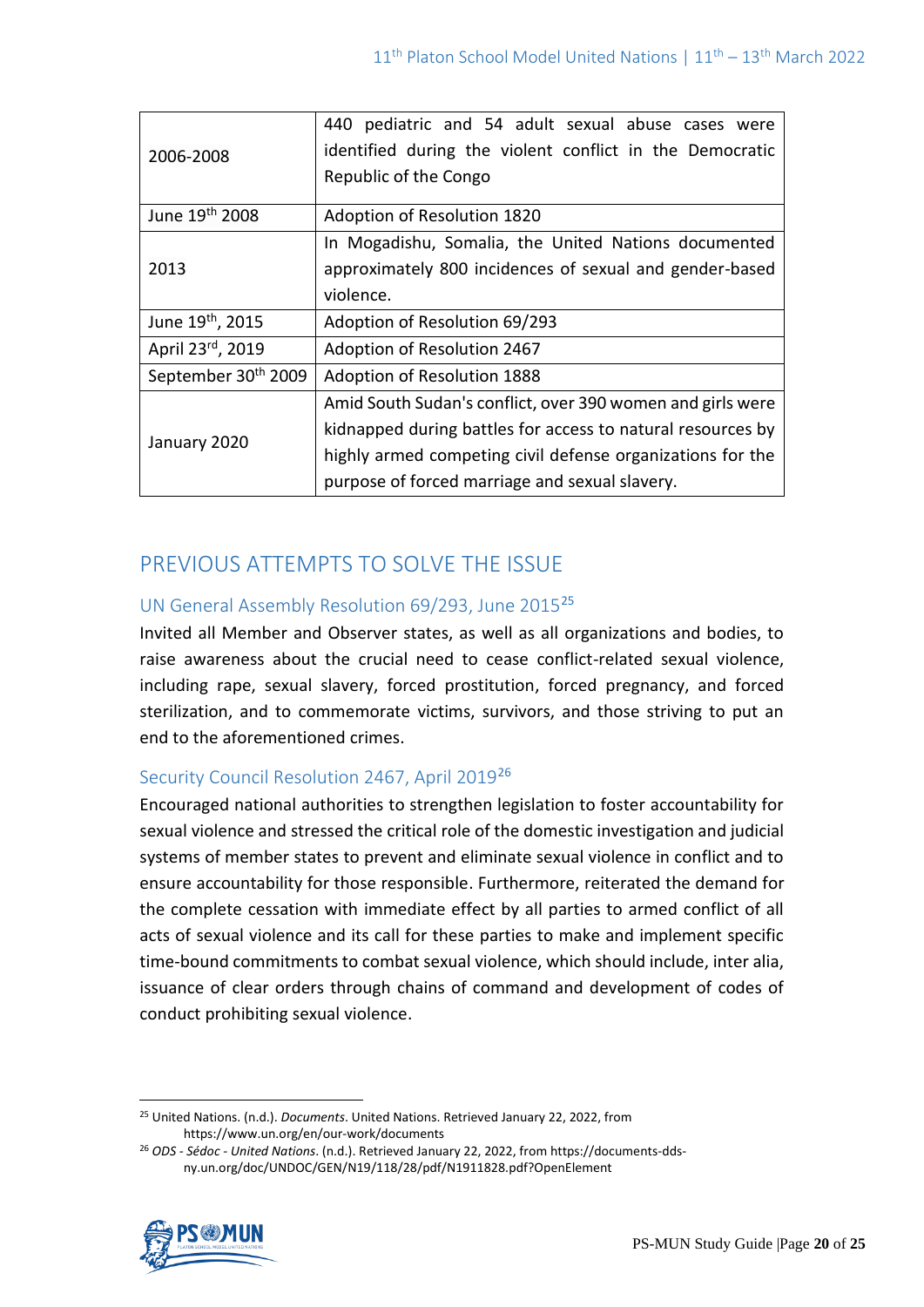## Security Council Resolution 1296, April 2000<sup>27</sup>

Reiterated the critical importance of accordance with regulatory provisions of international humanitarian, human rights, and refugee law, as well as of providing adequate training in such law, such as child and gender-related provisions, as well as in negotiation and communication skills, cultural awareness, civil-military cooperation, and responsiveness to HIV/AIDS and other communicable diseases mitigation, to personnel involved in peacemaking, peacekeeping, and peacebuilding activities.

## Security Council Resolution 1888, September 2000<sup>28</sup>

Invited all parties to armed conflict to completely respect international law applicable to women and girls' rights and protection, especially as civilians, such as the 1949 Geneva Conventions, as well as to implement appropriate measures aiming to protect women and girls from gender-based violence, particularly rape and other forms of sexual abuse, and all other forms of violence in times of armed conflict.

## Security Council Resolution, 1325 October 2000<sup>29</sup>

Highlighted the crucial role women play in peacekeeping operations and the "disproportionate effect of armed conflict on women and girls." According to the Stockholm International Peace Research Institute (SIPRI), this Resolution was a positive first step toward putting women at the forefront of a global "security agenda" that often overlooks them.

## Security Council Resolution, June 2008<sup>30</sup>

Acknowledged that sexual violence has the potential to substantially aggravate situations of armed conflict and obstruct the restoration of peace and security, and that coercive actions such as sanctions may be considered against parties who commit rape and other forms of sexual violence during armed conflict. In accordance with UNSCR 1820, various punishment regimes, notably those for the Central African Republic and Mali have established a stand-alone criterion for sexual assault.

# Security Council Resolution 1888, September 2009<sup>31</sup>

Required peacekeeping mandates to include measures on preventing and responding to CRSV, as well as more systematic reporting to the Security Council. It created the mandate for the deployment of specialized WPAs inside peacekeeping operations. The

<sup>31</sup> ODS - Sédoc - Documents-DDS-Ny.un.org. (n.d.). Retrieved January 22, 2022, from https://documents-ddsny.un.org/doc/UNDOC/GEN/N09/534/46/PDF/N0953446.pdf?OpenElement



<sup>27</sup> *ODS - Sédoc - United Nations*. (n.d.). Retrieved January 22, 2022, from https://documents-ddsny.un.org/doc/UNDOC/GEN/N00/399/03/PDF/N0039903.pdf?OpenElement

<sup>28</sup> *United Nations S Security Council - Un Peacemaker*. (n.d.). Retrieved January 22, 2022, from https://peacemaker.un.org/sites/peacemaker.un.org/files/SC\_ResolutionWomenPeaceSecurity\_SRES132 5%282000%29%28english\_0.pdf

<sup>&</sup>lt;sup>29</sup> United Nations S Security Council - Un Peacemaker. (n.d.). Retrieved January 22, 2022, from https://peacemaker.un.org/sites/peacemaker.un.org/files/SC\_ResolutionWomenPeaceSecurity\_SRES132 5%282000%29%28english\_0.pdf

<sup>30</sup> Resolution 1820. (n.d.). Retrieved January 22, 2022, from http://unscr.com/en/resolutions/doc/1820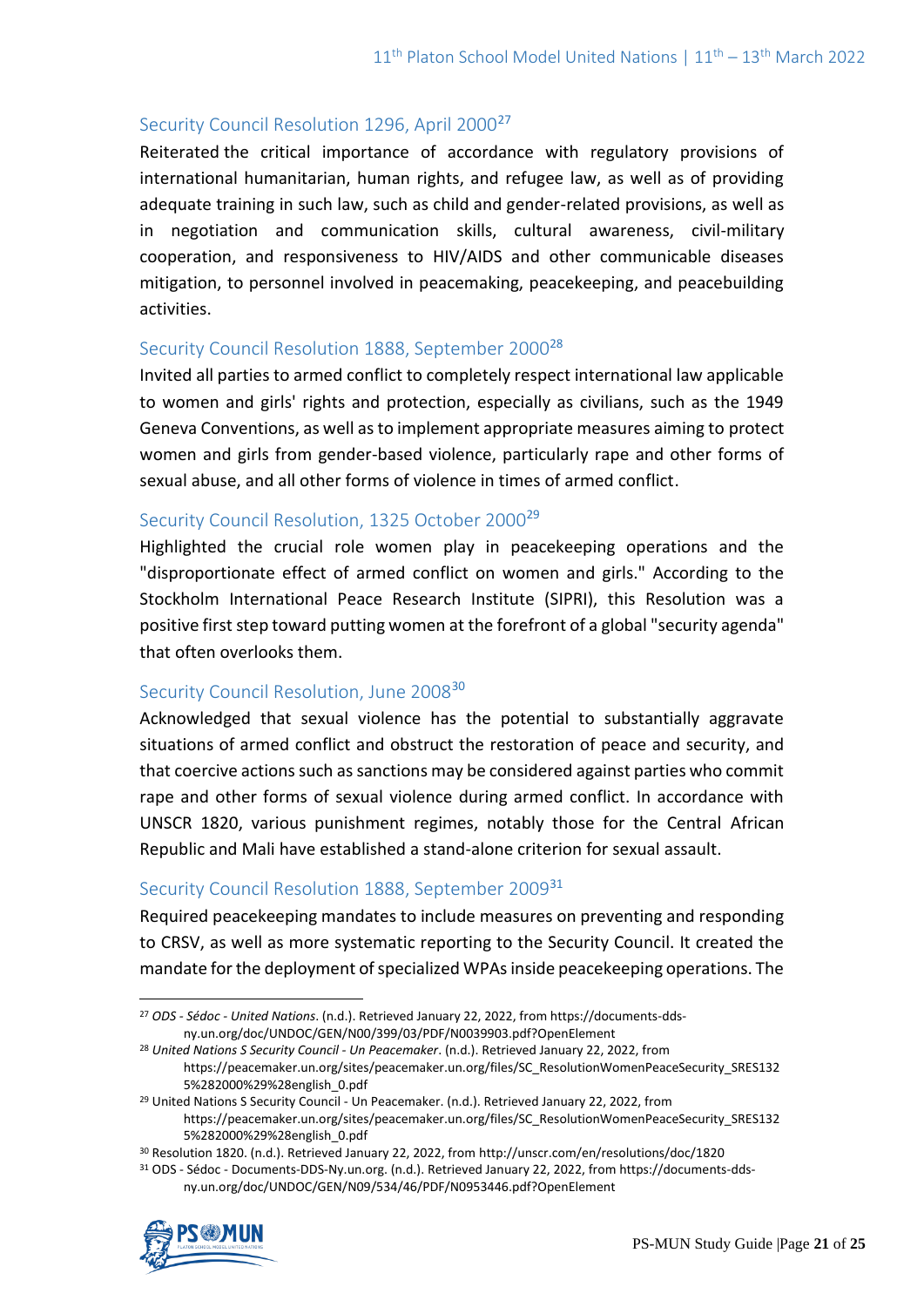Security Council sought the creation of a Special Representative on Sexual Violence in Conflict (SRSG-SVC) to improve coordination and collaboration among all relevant parties, among other things.

## The Preventing Sexual Violence in Conflict Initiative (PVCI)<sup>32</sup>

The UK Government developed the Preventing Sexual Violence in Conflict Initiative (PSVI) in 2012 in collaboration with the Ministry of Defense (MOD), the Foreign, Commonwealth and Development Office (FCDO), and the Home Office. Its purpose is to increase worldwide awareness of the magnitude of CRSV among women, men, girls, and boys and to support global efforts to eliminate it. The PSVI works on three aspects: combating damaging attitudes toward victims and survivors of CRSV, enhancing access to medical care as well as justice, and bolstering security and peacekeeping forces' capacity to mitigate and react to sexual violence that occurs during periods of conflict.

# POSSIBLE SOLUTIONS

In terms of addressing the issue, deterring sexual violence requires substantive gender equality prior to, during, and after conflict, including ensuring women's effective participation in political, economic, and social life, as well as accessible and responsive justice and security institutions.

## Survivor-centered strategy

To begin, we must ensure that survivors' voices are heard and acknowledged at all levels of decision-making. Thus, the adoption of a survivor-centered strategy to combat and eradicate conflict-related sexual violence that recognizes survivors as separate individuals and strives to empower them by highlighting their diverse needs, perspectives, and desires as well as paying close attention to combating inequalities could constitute an effective measure that could potentially eradicate the phenomenon as well as its repercussions.

## Amending the criminal code with respect to CRSV crimes

Combating CRSV starts with the right identification of the illegal conduct during the investigation stage and the prosecution's adequate legal qualification. This is a comparatively straightforward undertaking in many instances of rape perpetrated during armed conflicts, owing to the growing corpus of international and state law defining the crime. However, there are still some challenges when it comes to obtaining a universally recognized and approved definition of what constitutes a CRSV crime, as well as the elements required to comprise such a crime. Having said that, we

<sup>32</sup> Preventing sexual violence in conflict initiative. GOV.UK. (n.d.). Retrieved January 22, 2022, from https://www.gov.uk/government/organisations/preventing-sexual-violence-in-conflict-initiative

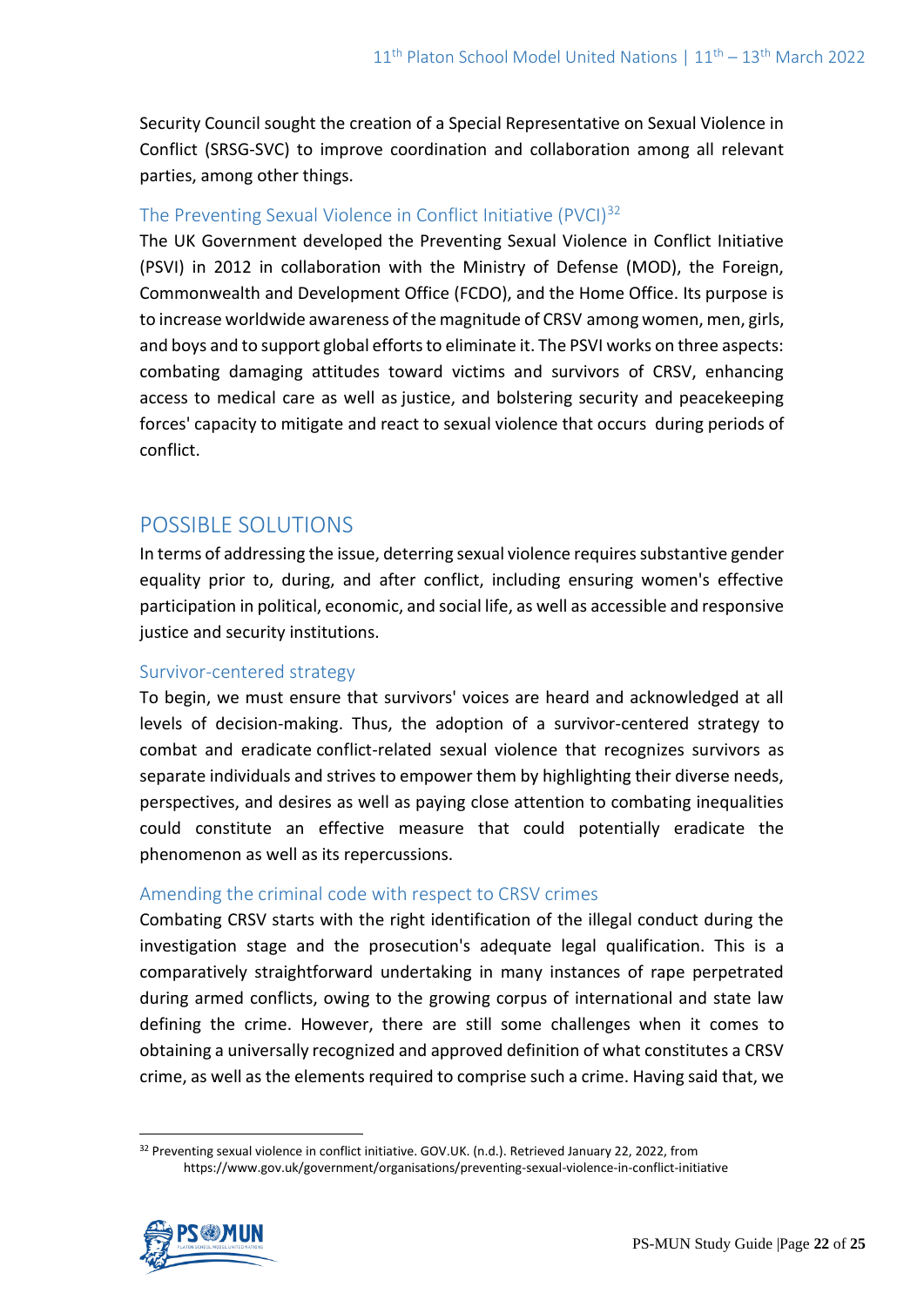must encourage all nations legislature to revise substantive legislation to properly reflect contemporary international norms on sexual violence amid times of conflict.

# Establishment of an improved legal framework

Additionally, seeing as the topic of the guide alludes to the establishment of a legal framework, we should first endeavor to address conflict related sexual violence, by establishing such a framework. Through this legal framework we aim to achieve actions including, clarifying the distinction between acts that fall under the category of CRSV, and are prosecutable under national and international law as well as the condition, the rights and the needs of sexual violence survivors and clearly outlining the grounds on which sexual violence acts constitute war crimes, crimes against humanity, and genocide. It may also function as a protective legal framework for women and girls who are at risk of sexual violence, by the promotion of women's leadership in national political, security, and rule of law institutions. Recognizing the importance of addressing the root causes of conflict-related sexual violence, including structural gender inequality, damaging social norms that contribute to the stigmatization of survivors, and forms of exclusion and discrimination, it will aim to maximize the protection of women human rights defenders and encourage the meaningful engagement of women in peace negotiations and decision-making at all levels.

# Eradication of repercussions

Moreover, we should endeavor to eradicate the implications of conflict-related sexual violence incidents. With that said, we should foster the development of centers that provide comprehensive care to sexual assault victims, the design and planning of camps to reduce susceptibility to violence, the thorough documentation of cases, and the provision of seminars with the primary objective of adequately educating and training medical staff so as to effectively recognize, respond to, and prevent sexual violence, as well as medical care and other support services, including procedures to avoid further trauma to victims.

## Thorough documentation of cases

Finally, in order to address all facets of the subject, we must acknowledge the substantial number of unprosecuted cases on both local and international levels. More precisely, sexual violence prosecutions have often been impeded or abandoned as a result of female witnesses fearful that their evidence might jeopardize their safety. They dread, in particular, that their identities would be disclosed, resulting to the disgrace of their families. Hence, successful prosecution requires robust witness and victim protection programs.

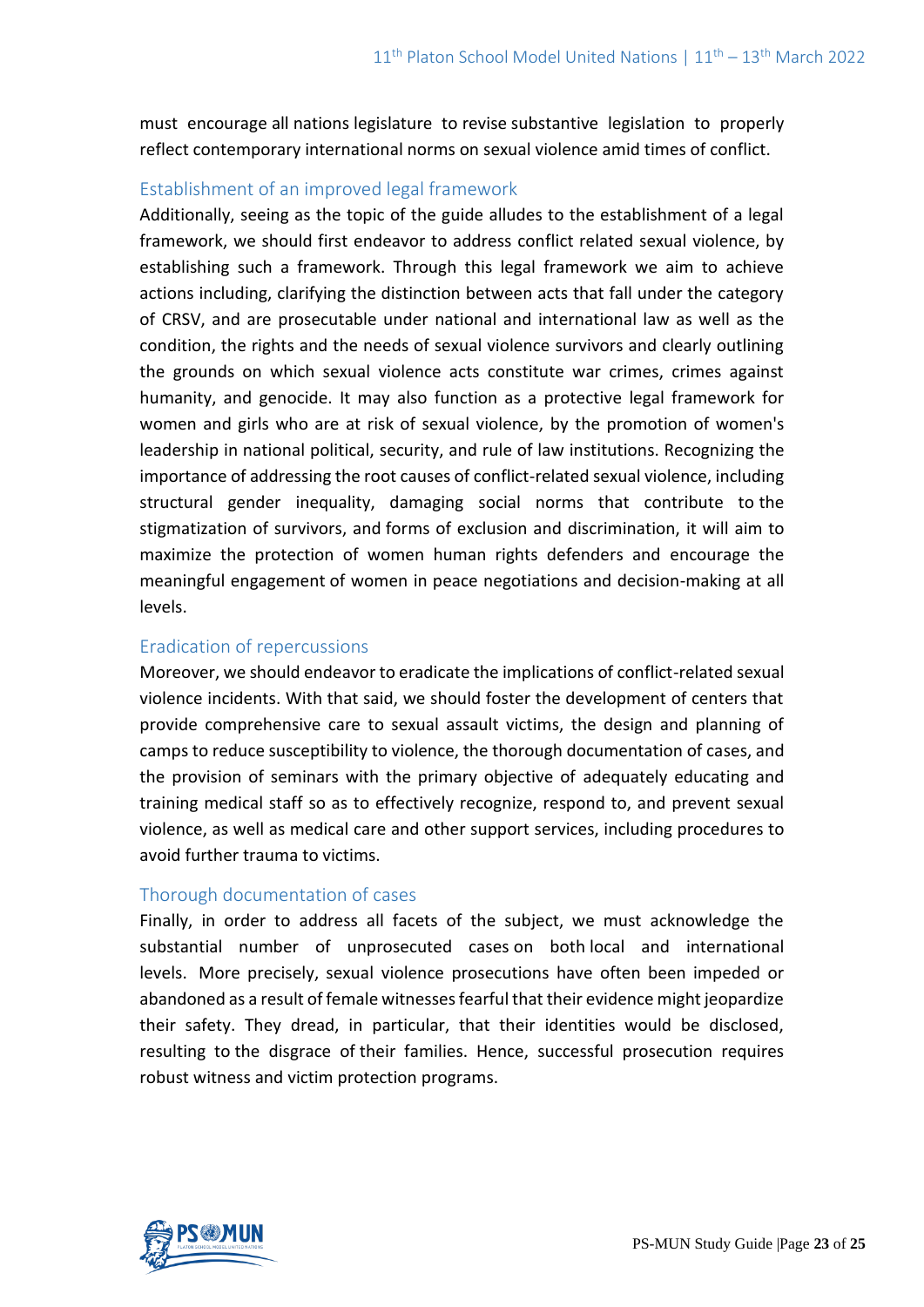# BIBLIOGRAPHY

- Diva Rai, et al. "Pacta Sunt Servanda: All You Need to Know about It." *IPleaders*, 19 Feb. 2020, blog.ipleaders.in/pacta-sunt-servanda/.
- "About the International Criminal Court." *About the ICC*, www.icc-cpi.int/about.
- Anholt, Rosanne Marrit. "Understanding Sexual Violence in Armed Conflict: Cutting Ourselves with Occam's Razor - Journal of International Humanitarian Action." *SpringerOpen*, Springer International Publishing, 30 June 2016, jhumanitarianaction.springeropen.com/articles/10.1186/s41018-016-0007-7.
- *Commments on the Guiding Principles on Internal ...* internationalreview.icrc.org/sites/default/files/irrc\_324-2.pdf.
- "The Foundation of International Human Rights Law." *United Nations*, United Nations, www.un.org/en/about-us/udhr/foundation-of-international-humanrights-law.
- Haddad, Heidi Nichols. "Mobilizing the Will to Prosecute: Crimes of Rape at the Yugoslav and Rwandan Tribunals - Human Rights Review." *SpringerLink*, Springer Netherlands, 8 Apr. 2010, link.springer.com/article/10.1007/s12142-010-0163-x.
- *The Handbook for United Nations Field Missions on ...* www.un.org/sexualviolenceinconflict/wpcontent/uploads/2020/06/2020.08-UN-CRSV-Handbook.pdf.
- *HICN - Hhs.gov*. www.hhs.gov/guidance/sites/default/files/hhs-guidancedocuments/11191%20partial%203-07- 06%20w%2034%20back%20pgs\_9.pdf.
- *In War as in Peace: Sexual Violence and Women ... - Refworld*. www.refworld.org/pdfid/402bac094.pdf.
- "International Criminal Law (ICL)." *Professionals in Humanitarian Assistance and Protection (PHAP)*,
	- phap.org/PHAP/Sector\_Monitoring/Themes/Law\_and\_protection/ICL/PHAP/ Themes/ICL.aspx.
- "International Criminal Law." *International Criminal Law | How Does Law Protect in War? - Online Casebook*, casebook.icrc.org/glossary/international-criminallaw.
- "International Criminal Law." *Legal Information Institute*, Legal Information Institute, www.law.cornell.edu/wex/international\_criminal\_law.
- "International Day for the Elimination of Sexual Violence in Conflict United States Department of State." *U.S. Department of State*, U.S. Department of State, 20 June 2021, www.state.gov/international-day-for-the-elimination-ofsexual-violence-in-conflict/.
- "International Human Rights Law (IHRL)." *Professionals in Humanitarian Assistance and Protection (PHAP)*, phap.org/PHAP/Sector\_Monitoring/Themes/Law\_and\_protection/IHRL/PHA P/Themes/IHRL.aspx.